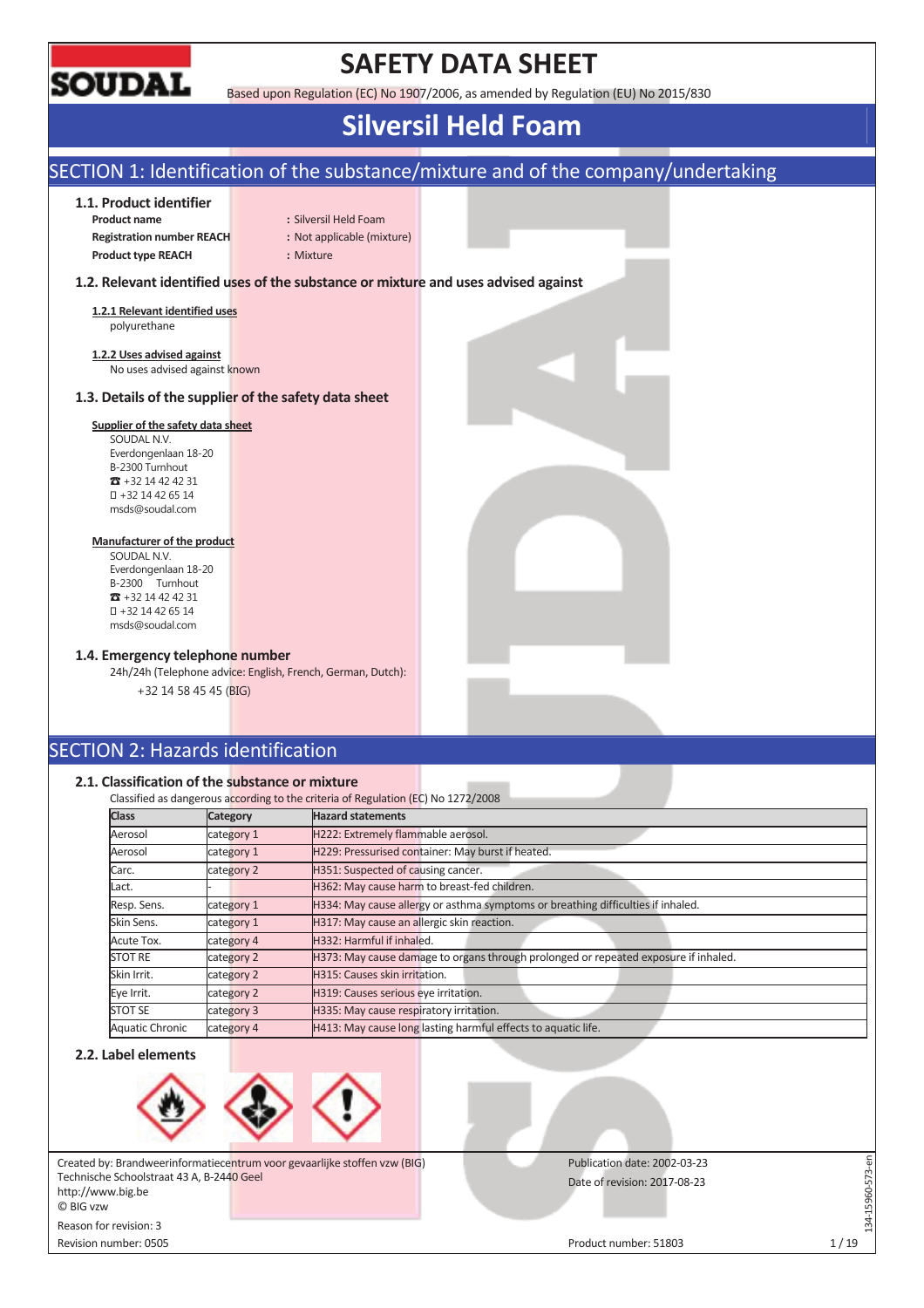|                          | Contains: polymethylene polyphenyl isocyanate; alkanes, C14-17, chloro.                                                                                                                                                                                            |
|--------------------------|--------------------------------------------------------------------------------------------------------------------------------------------------------------------------------------------------------------------------------------------------------------------|
| Signal word              | Danger                                                                                                                                                                                                                                                             |
| <b>H-statements</b>      |                                                                                                                                                                                                                                                                    |
| H222                     | Extremely flammable aerosol.                                                                                                                                                                                                                                       |
| H229                     | Pressurised container: May burst if heated.                                                                                                                                                                                                                        |
| H351                     | Suspected of causing cancer.                                                                                                                                                                                                                                       |
| H362                     | May cause harm to breast-fed children.                                                                                                                                                                                                                             |
| H334                     | May cause allergy or asthma symptoms or breathing difficulties if inhaled.                                                                                                                                                                                         |
| H317                     | May cause an allergic skin reaction.                                                                                                                                                                                                                               |
| H332                     | Harmful if inhaled.                                                                                                                                                                                                                                                |
| H373                     | May cause damage to organs through prolonged or repeated exposure if inhaled.                                                                                                                                                                                      |
| H315                     | Causes skin irritation.                                                                                                                                                                                                                                            |
| H319                     | Causes serious eye irritation.                                                                                                                                                                                                                                     |
| H335                     | May cause respiratory irritation.                                                                                                                                                                                                                                  |
| H413                     | May cause long lasting harmful effects to aquatic life.                                                                                                                                                                                                            |
| P-statements             |                                                                                                                                                                                                                                                                    |
| P101                     | If medical advice is needed, have product container or label at hand.                                                                                                                                                                                              |
| P102                     | Keep out of reach of children.                                                                                                                                                                                                                                     |
| P210                     | Keep away from heat, hot surfaces, sparks, open flames and other ignition sources. No smoking.                                                                                                                                                                     |
| P211                     | Do not spray on an open flame or other ignition source.                                                                                                                                                                                                            |
| P251                     | Do not pierce or burn, even after use.                                                                                                                                                                                                                             |
| $P308 + P313$            | IF exposed or concerned: Get medical advice/attention.                                                                                                                                                                                                             |
| P405                     | Store locked up.                                                                                                                                                                                                                                                   |
| $P410 + P412$            | Protect from sunlight. Do not expose to temperatures exceeding 50 °C/122°F.                                                                                                                                                                                        |
| P501                     | Dispose of contents/container in accordance with local/regional/national/international regulation.                                                                                                                                                                 |
| Supplemental information |                                                                                                                                                                                                                                                                    |
|                          | - Persons already sensitised to diisocyanates may develop allergic reactions when using this product.                                                                                                                                                              |
|                          | - Persons suffering from asthma, eczema or skin problems should avoid contact, including dermal contact, with this product.<br>-This product should not be used under conditions of poor ventilation unless a protective mask with an appropriate gas filter (i.e. |
|                          | type A1 according to standard EN 14387) is used.                                                                                                                                                                                                                   |
|                          |                                                                                                                                                                                                                                                                    |

#### **2.3. Other hazards**

Gas/vapour spreads at floor level: ignition hazard

## SECTION 3: Composition/information on ingredients

### **3.1. Substances**

Not applicable

#### **3.2. Mixtures**

| <b>Name</b><br><b>REACH Registration No</b> |  | <b>CAS No</b><br><b>EC No</b> | Conc. (C)                                                                                                                                       | Classification according to CLP Note                                                                                                                                                                                |                   | Remark      |
|---------------------------------------------|--|-------------------------------|-------------------------------------------------------------------------------------------------------------------------------------------------|---------------------------------------------------------------------------------------------------------------------------------------------------------------------------------------------------------------------|-------------------|-------------|
| propane<br>01-2119486944-21                 |  | 74-98-6<br>200-827-9          | 1% <c<10%< th=""><th>Flam. Gas 1; H220<br/>Press. Gas - Liquefied gas; H280</th><th>(1)(2)(10)</th><th>Propellant</th></c<10%<>                 | Flam. Gas 1; H220<br>Press. Gas - Liquefied gas; H280                                                                                                                                                               | (1)(2)(10)        | Propellant  |
| dimethyl ether<br>01-2119472128-37          |  | 115-10-6<br>204-065-8         | 1% <c<15%< td=""><td>Flam. Gas 1; H220<br/>Press. Gas - Liquefied gas; H280</td><td>(1)(2)(10)</td><td>Propellant</td></c<15%<>                 | Flam. Gas 1; H220<br>Press. Gas - Liquefied gas; H280                                                                                                                                                               | (1)(2)(10)        | Propellant  |
| polymethylene polyphenyl isocyanate         |  | 9016-87-9                     |                                                                                                                                                 | 10% <c<40% 2;="" carc.="" h351<br="">Resp. Sens. 1; H334<br/>Skin Sens. 1; H317<br/>Acute Tox. 4; H332<br/><b>STOT RE 2; H373</b><br/>Skin Irrit. 2; H315<br/>Eye Irrit. 2; H319<br/><b>STOT SE 3; H335</b></c<40%> | (1)(2)(8)(10)(18) | Polymer     |
| isobutane<br>01-2119485395-27               |  | 75-28-5<br>200-857-2          | 1% <c<10%< td=""><td>Flam. Gas 1; H220<br/>Press. Gas - Liquefied gas; H280</td><td>(1)(2)(10)</td><td>Propellant</td></c<10%<>                 | Flam. Gas 1; H220<br>Press. Gas - Liquefied gas; H280                                                                                                                                                               | (1)(2)(10)        | Propellant  |
| alkanes, C14-17, chloro<br>01-2119519269-33 |  | 85535-85-9<br>287-477-0       | 1% <c<20%< td=""><td>Lact. ; H362<br/>Aquatic Acute 1; H400<br/>Aquatic Chronic 1; H410</td><td>(1)(2)(8)(10)</td><td><b>UVCB</b></td></c<20%<> | Lact. ; H362<br>Aquatic Acute 1; H400<br>Aquatic Chronic 1; H410                                                                                                                                                    | (1)(2)(8)(10)     | <b>UVCB</b> |
|                                             |  |                               |                                                                                                                                                 |                                                                                                                                                                                                                     |                   |             |
| Reason for revision: 3                      |  |                               |                                                                                                                                                 | Publication date: 2002-03-23<br>Date of revision: 2017-08-23                                                                                                                                                        |                   |             |

Revision number: 0505 Product number: 51803 2 / 19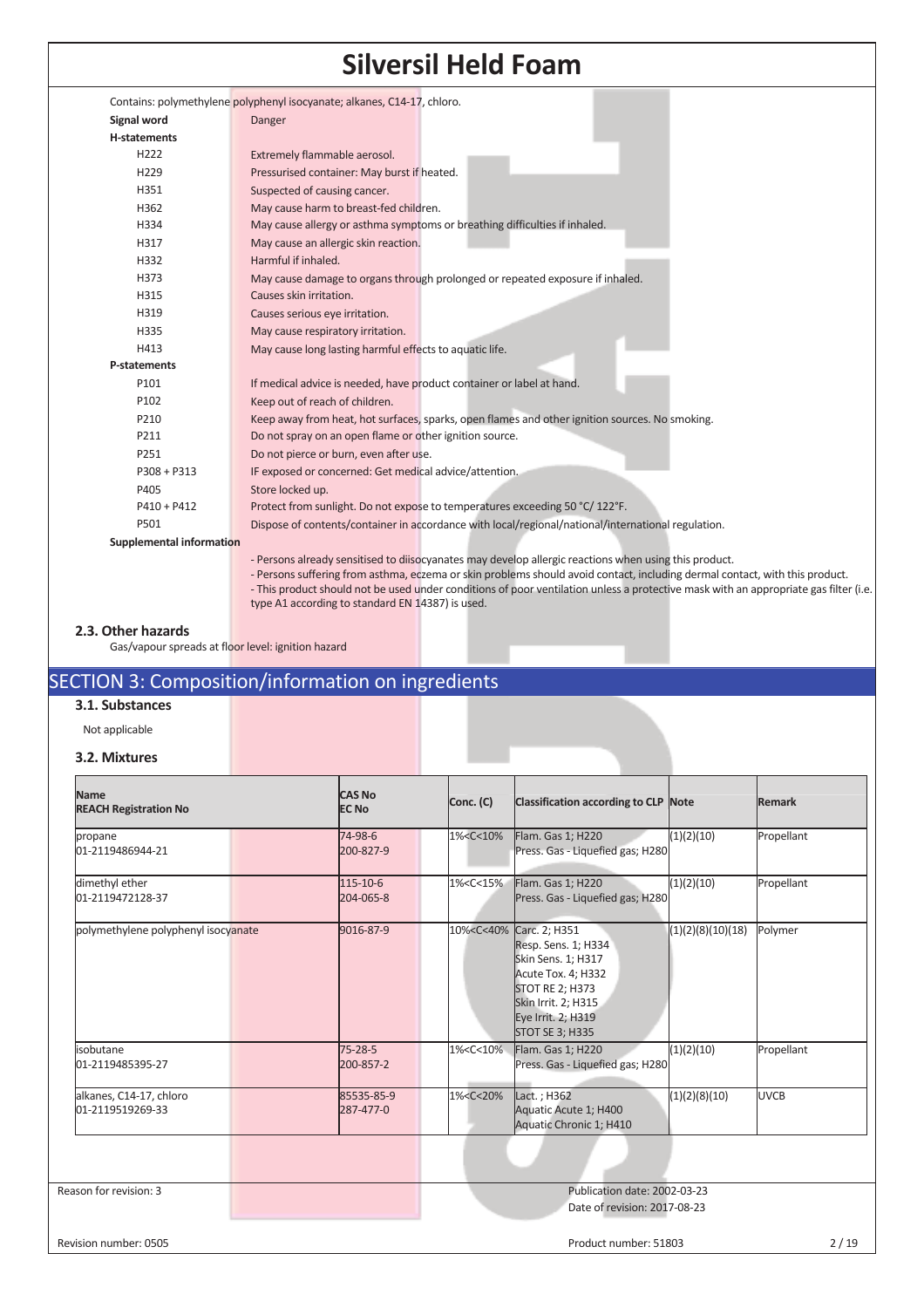|                                                                                                                                                                                                                                                                                                                                                                                                                                                                                                                                                                                                                                                                                                                                                                                                                                                                                                                                                                                                                                                                                                                                                                                                                                                           | SIIVEISII NEIU FOAIII |        |                       |                                                              |                                                                                                                                                                                                                                                                                                                                                                                                                                                                                                                                                                                                                                                              |
|-----------------------------------------------------------------------------------------------------------------------------------------------------------------------------------------------------------------------------------------------------------------------------------------------------------------------------------------------------------------------------------------------------------------------------------------------------------------------------------------------------------------------------------------------------------------------------------------------------------------------------------------------------------------------------------------------------------------------------------------------------------------------------------------------------------------------------------------------------------------------------------------------------------------------------------------------------------------------------------------------------------------------------------------------------------------------------------------------------------------------------------------------------------------------------------------------------------------------------------------------------------|-----------------------|--------|-----------------------|--------------------------------------------------------------|--------------------------------------------------------------------------------------------------------------------------------------------------------------------------------------------------------------------------------------------------------------------------------------------------------------------------------------------------------------------------------------------------------------------------------------------------------------------------------------------------------------------------------------------------------------------------------------------------------------------------------------------------------------|
| reaction mass of tris(2-chloropropyl) phosphate and<br>tris(2-chloro-1-methylethyl) phosphate and<br>phosphoric acid, bis(2-chloro-1-methylethyl) 2-<br>chloropropyl ester and phosphoric acid, 2-chloro-1-<br>methylethyl bis(2-chloropropyl) ester<br>01-2119486772-26                                                                                                                                                                                                                                                                                                                                                                                                                                                                                                                                                                                                                                                                                                                                                                                                                                                                                                                                                                                  |                       | 1%C<5% | Acute Tox. 4; H302    | (1)(10)                                                      | Constituent                                                                                                                                                                                                                                                                                                                                                                                                                                                                                                                                                                                                                                                  |
| (1,3-butadiene, conc<0.1%)                                                                                                                                                                                                                                                                                                                                                                                                                                                                                                                                                                                                                                                                                                                                                                                                                                                                                                                                                                                                                                                                                                                                                                                                                                |                       |        |                       |                                                              |                                                                                                                                                                                                                                                                                                                                                                                                                                                                                                                                                                                                                                                              |
| (1) For H-statements in full: see heading 16<br>(2) Substance with a Community workplace exposure limit<br>(8) Specific concentration limits, see heading 16<br>(10) Subject to restrictions of Annex XVII of Regulation (EC) No. 1907/2006<br>(18) Polymethylene polyphenyl isocyanate, contains > 0.1% MDI-isomers                                                                                                                                                                                                                                                                                                                                                                                                                                                                                                                                                                                                                                                                                                                                                                                                                                                                                                                                      |                       |        |                       |                                                              |                                                                                                                                                                                                                                                                                                                                                                                                                                                                                                                                                                                                                                                              |
| <b>SECTION 4: First aid measures</b>                                                                                                                                                                                                                                                                                                                                                                                                                                                                                                                                                                                                                                                                                                                                                                                                                                                                                                                                                                                                                                                                                                                                                                                                                      |                       |        |                       |                                                              |                                                                                                                                                                                                                                                                                                                                                                                                                                                                                                                                                                                                                                                              |
| 4.1. Description of first aid measures<br>General:<br>perform resuscitation. Victim conscious with laboured breathing: half-seated. Victim in shock: on his back with legs slightly raised. Vomiting: prevent<br>asphyxia/aspiration pneumonia. Prevent cooling by covering the victim (no warming up). Keep watching the victim. Give psychological aid. Keep the victim<br>calm, avoid physical strain. Depending on the victim's condition: doctor/hospital.<br><b>After inhalation:</b><br>Remove the victim into fresh air. Respiratory problems: consult a doctor/medical service.<br>After skin contact:<br>Wash immediately with lots of water. Take victim to a doctor if irritation persists.<br>After eye contact:<br>ophthalmologist if irritation persists.<br><b>After ingestion:</b><br>4.2. Most important symptoms and effects, both acute and delayed<br>4.2.1 Acute symptoms<br><b>After inhalation:</b><br>LATER: Possible inflammation of the respiratory tract. Risk of lung oedema. Respiratory difficulties.<br>After skin contact:<br>Tingling/irritation of the skin.<br>After eye contact:<br>Irritation of the eye tissue. Lacrimation.<br>After ingestion:<br>Not applicable.<br>4.2.2 Delayed symptoms<br>No effects known. |                       |        |                       |                                                              | GENERAL. Check the vital functions. Unconscious: maintain adequate airway and respiration. Respiratory arrest: artificial respiration or oxygen. Cardiac arrest:<br>Rinse immediately with plenty of water. Remove contact lenses, if present and easy to do. Continue rinsing. Do not apply neutralizing agents. Take victim to an<br>Rinse mouth with water. Immediately after ingestion: give lots of water to drink. Do not induce vomiting. Consult a doctor/medical service if you feel unwell.<br>Dry/sore throat. Coughing. Irritation of the respiratory tract. Irritation of the nasal mucous membranes. Runny nose. FOLLOWING SYMPTOMS MAY APPEAR |
| 4.3. Indication of any immediate medical attention and special treatment needed<br>If applicable and available it will be listed below.                                                                                                                                                                                                                                                                                                                                                                                                                                                                                                                                                                                                                                                                                                                                                                                                                                                                                                                                                                                                                                                                                                                   |                       |        |                       |                                                              |                                                                                                                                                                                                                                                                                                                                                                                                                                                                                                                                                                                                                                                              |
| <b>SECTION 5: Firefighting measures</b>                                                                                                                                                                                                                                                                                                                                                                                                                                                                                                                                                                                                                                                                                                                                                                                                                                                                                                                                                                                                                                                                                                                                                                                                                   |                       |        |                       |                                                              |                                                                                                                                                                                                                                                                                                                                                                                                                                                                                                                                                                                                                                                              |
| 5.1. Extinguishing media<br>5.1.1 Suitable extinguishing media:<br>Small fire: Quick-acting ABC powder extinguisher, Quick-acting BC powder extinguisher.<br>5.1.2 Unsuitable extinguishing media:<br>Small fire: Quick-acting CO2 extinguisher, Water (water can be used to control jet flame), Foam.<br>Major fire: Water (water can be used to control jet flame), Foam.                                                                                                                                                                                                                                                                                                                                                                                                                                                                                                                                                                                                                                                                                                                                                                                                                                                                               |                       |        |                       |                                                              |                                                                                                                                                                                                                                                                                                                                                                                                                                                                                                                                                                                                                                                              |
| 5.2. Special hazards arising from the substance or mixture<br>burst if heated. May polymerize on exposure to temperature rise. On heating: release of toxic/combustible gases/vapours (hydrogen cyanide).                                                                                                                                                                                                                                                                                                                                                                                                                                                                                                                                                                                                                                                                                                                                                                                                                                                                                                                                                                                                                                                 |                       |        |                       |                                                              | On burning: release of toxic and corrosive gases/vapours (nitrous vapours, hydrogen chloride, carbon monoxide - carbon dioxide). Pressurised container: May                                                                                                                                                                                                                                                                                                                                                                                                                                                                                                  |
| 5.3. Advice for firefighters<br>5.3.1 Instructions:<br>If exposed to fire cool the closed containers by spraying with water. Physical explosion risk: extinguish/cool from behind cover. Do not move the load if                                                                                                                                                                                                                                                                                                                                                                                                                                                                                                                                                                                                                                                                                                                                                                                                                                                                                                                                                                                                                                          |                       |        |                       |                                                              | exposed to heat. After cooling: persistant risk of physical explosion. Dilute toxic gases with water spray. Take account of toxic/corrosive precipitation water.                                                                                                                                                                                                                                                                                                                                                                                                                                                                                             |
| Reason for revision: 3                                                                                                                                                                                                                                                                                                                                                                                                                                                                                                                                                                                                                                                                                                                                                                                                                                                                                                                                                                                                                                                                                                                                                                                                                                    |                       |        |                       | Publication date: 2002-03-23<br>Date of revision: 2017-08-23 |                                                                                                                                                                                                                                                                                                                                                                                                                                                                                                                                                                                                                                                              |
| Revision number: 0505                                                                                                                                                                                                                                                                                                                                                                                                                                                                                                                                                                                                                                                                                                                                                                                                                                                                                                                                                                                                                                                                                                                                                                                                                                     |                       |        | Product number: 51803 |                                                              | 3/19                                                                                                                                                                                                                                                                                                                                                                                                                                                                                                                                                                                                                                                         |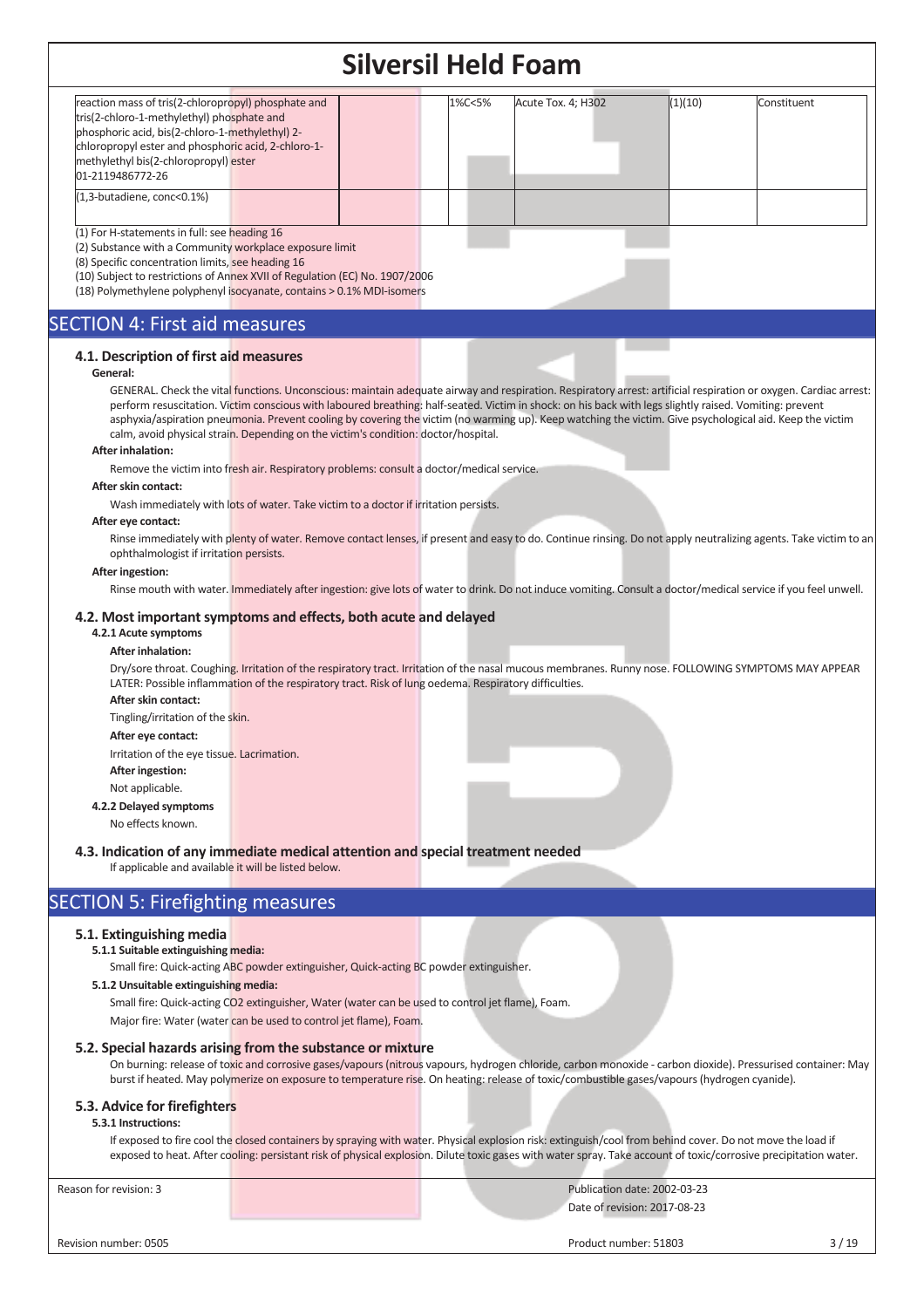#### **5.3.2 Special protective equipment for fire-fighters:**

Gloves. Protective goggles. Head/neck protection. Protective clothing. Heat/fire exposure: compressed air/oxygen apparatus.

### SECTION 6: Accidental release measures

#### **6.1. Personal precautions, protective equipment and emergency procedures**

Stop engines and no smoking. No naked flames or sparks. Spark- and explosionproof appliances and lighting equipment. **6.1.1 Protective equipment for non-emergency personnel** 

See heading 8.2

#### **6.1.2 Protective equipment for emergency responders**

Gloves. Protective goggles. Head/neck protection. Protective clothing.

Suitable protective clothing

See heading 8.2

#### **6.2. Environmental precautions**

Dam up the solid spill. Use appropriate containment to avoid environmental contamination.

#### **6.3. Methods and material for containment and cleaning up**

Allow product to solidify and remove it by mechanical means. Carefully collect the spill/leftovers. Clean (treat) contaminated surfaces with acetone. Take collected spill to manufacturer/competent authority. Wash clothing and equipment after handling.

#### **6.4. Reference to other sections**

See heading 13.

### SECTION 7: Handling and storage

The information in this section is a general description. If applicable and available, exposure scenarios are attached in annex. Always use the relevant exposure scenarios that correspond to your identified use.

#### **7.1. Precautions for safe handling**

Use spark-/explosionproof appliances and lighting system. Keep away from naked flames/heat. Keep away from ignition sources/sparks. Observe very strict hygiene - avoid contact. Remove contaminated clothing immediately.

#### **7.2. Conditions for safe storage, including any incompatibilities**

#### **7.2.1 Safe storage requirements:**

Storage temperature: < 50 °C. Store in a cool area. Keep out of direct sunlight. Store in a dry area. Ventilation at floor level. Fireproof storeroom. Unauthorized persons are not admitted. Meet the legal requirements. Max. storage time: 1 year(s).

#### **7.2.2 Keep away from:**

Heat sources, ignition sources, (strong) acids, (strong) bases.

#### **7.2.3 Suitable packaging material:**

Aerosol.

#### **7.2.4 Non suitable packaging material:**

No data available

#### **7.3. Specific end use(s)**

If applicable and available, exposure scenarios are attached in annex. See information supplied by the manufacturer

### SECTION 8: Exposure controls/personal protection

#### **8.1. Control parameters**

### **8.1.1 Occupational exposure**

#### **a) Occupational exposure limit values**

If limit values are applicable and available these will be listed below.

| EU                                                                  |                                                                                            |                           |
|---------------------------------------------------------------------|--------------------------------------------------------------------------------------------|---------------------------|
| Dimethylether                                                       | Time-weighted average exposure limit 8 h (Indicative occupational<br>exposure limit value) | 1000 ppm                  |
|                                                                     | Time-weighted average exposure limit 8 h (Indicative occupational<br>exposure limit value) | 1920 mg/m <sup>3</sup>    |
| <b>Belgium</b>                                                      |                                                                                            |                           |
| 4,4'-Diisocyanate de diphénylméthane (MDI)                          | Time-weighted average exposure limit 8 h                                                   | 0.005 ppm                 |
|                                                                     | Time-weighted average exposure limit 8 h                                                   | $0.052$ mg/m <sup>3</sup> |
| Hydrocarbures aliphatiques sous forme gazeuse : (Alcanes C1-<br>C4) | Time-weighted average exposure limit 8 h                                                   | 1000 ppm                  |
| Oxyde de diméthyle                                                  | Time-weighted average exposure limit 8 h                                                   | 1000 ppm                  |
|                                                                     | Time-weighted average exposure limit 8 h                                                   | 1920 mg/m <sup>3</sup>    |
|                                                                     |                                                                                            |                           |
| Reason for revision: 3                                              | Publication date: 2002-03-23                                                               |                           |
|                                                                     | Date of revision: 2017-08-23                                                               |                           |
| Revision number: 0505                                               | Product number: 51803                                                                      | 4/19                      |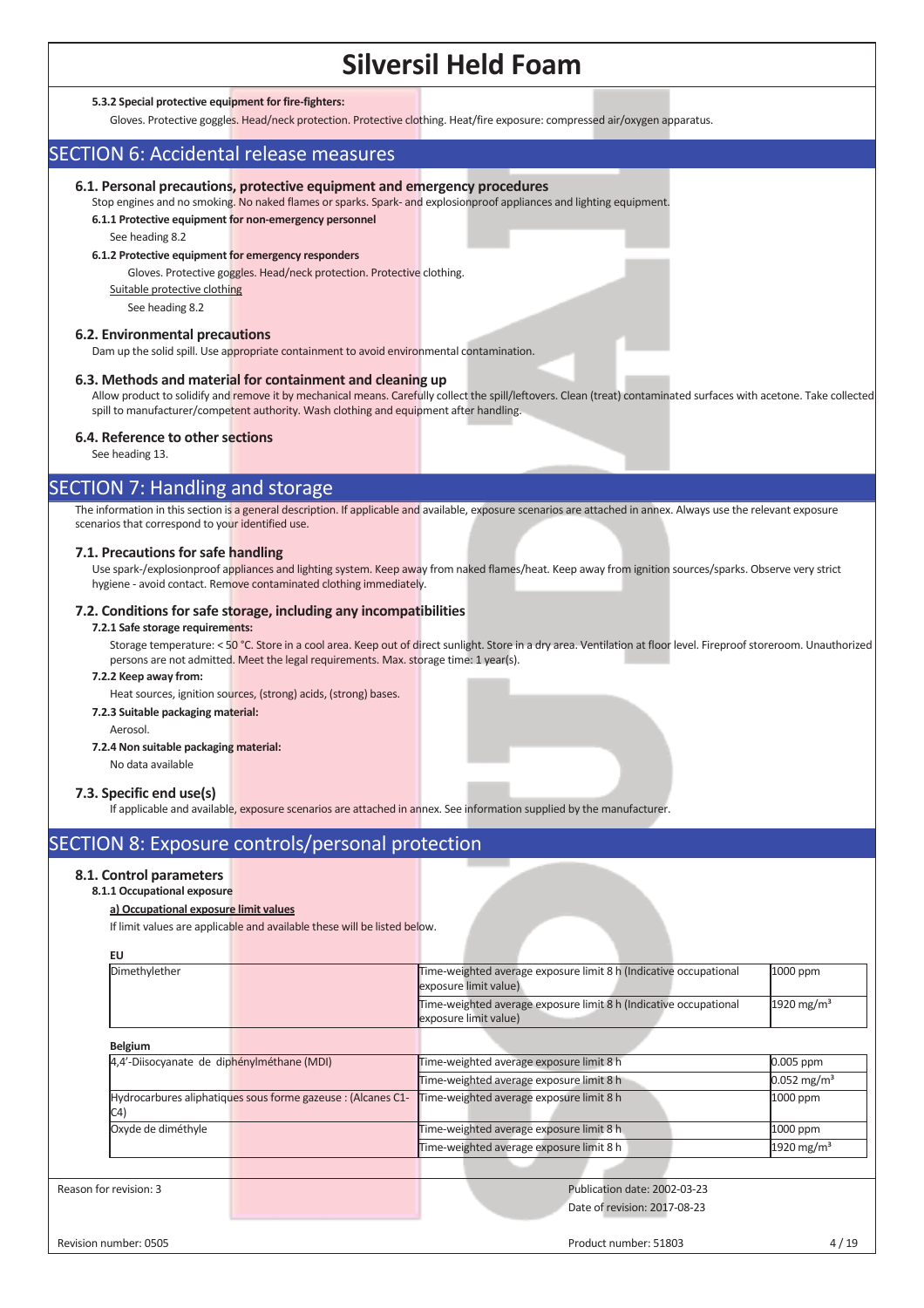| <b>The Netherlands</b><br>Dimethylether                                       |                                       |                                        | Time-weighted average exposure limit 8 h (Public occupational exposure 496 ppm                                                             |               |                                    |
|-------------------------------------------------------------------------------|---------------------------------------|----------------------------------------|--------------------------------------------------------------------------------------------------------------------------------------------|---------------|------------------------------------|
|                                                                               |                                       | limit value)                           | Time-weighted average exposure limit 8 h (Public occupational exposure 950 mg/m <sup>3</sup>                                               |               |                                    |
|                                                                               |                                       | limit value)                           |                                                                                                                                            |               |                                    |
|                                                                               |                                       |                                        | Short time value (Public occupational exposure limit value)                                                                                |               | 783 ppm                            |
|                                                                               |                                       |                                        | Short time value (Public occupational exposure limit value)                                                                                |               | $1500$ mg/m <sup>3</sup>           |
| <b>France</b>                                                                 |                                       |                                        |                                                                                                                                            |               |                                    |
| 4,4'-Diisocyanate de diphénylméthane                                          |                                       | indicative)                            | Time-weighted average exposure limit 8 h (VL: Valeur non réglementaire 0.01 ppm                                                            |               |                                    |
|                                                                               |                                       |                                        | Time-weighted average exposure limit 8 h (VL: Valeur non réglementaire 0.1 mg/m <sup>3</sup>                                               |               |                                    |
|                                                                               |                                       | indicative)                            |                                                                                                                                            |               |                                    |
|                                                                               |                                       |                                        | Short time value (VL: Valeur non réglementaire indicative)                                                                                 |               | 0.02 ppm                           |
|                                                                               |                                       |                                        | Short time value (VL: Valeur non réglementaire indicative)                                                                                 |               | $0.2 \text{ mg/m}^3$               |
| Oxyde de diméthyle                                                            |                                       | indicative)<br>indicative)             | Time-weighted average exposure limit 8 h (VRI: Valeur réglementaire<br>Time-weighted average exposure limit 8 h (VRI: Valeur réglementaire |               | 1000 ppm<br>1920 mg/m <sup>3</sup> |
|                                                                               |                                       |                                        |                                                                                                                                            |               |                                    |
| Germany                                                                       |                                       |                                        |                                                                                                                                            |               |                                    |
| 4,4'-Methylendiphenyldiisocyanat                                              |                                       |                                        | Time-weighted average exposure limit 8 h (TRGS 900)                                                                                        |               | $0.05$ mg/m <sup>3</sup>           |
| Chloralkane, C14-17 (Chlorierte Paraffine C14-17)                             |                                       |                                        | Time-weighted average exposure limit 8 h (TRGS 900)                                                                                        |               | $0.3$ ppm                          |
|                                                                               |                                       |                                        | Time-weighted average exposure limit 8 h (TRGS 900)                                                                                        |               | 6 mg/m <sup>3</sup>                |
| Dimethylether                                                                 |                                       |                                        | Time-weighted average exposure limit 8 h (TRGS 900)                                                                                        |               | 1000 ppm                           |
|                                                                               |                                       |                                        | Time-weighted average exposure limit 8 h (TRGS 900)                                                                                        |               | $1900$ mg/m <sup>3</sup>           |
| sobutan                                                                       |                                       |                                        | Time-weighted average exposure limit 8 h (TRGS 900)                                                                                        |               | 1000 ppm                           |
|                                                                               |                                       |                                        | Time-weighted average exposure limit 8 h (TRGS 900)                                                                                        |               | 2400 mg/m <sup>3</sup>             |
| pMDI (als MDI berechnet)                                                      |                                       |                                        | Time-weighted average exposure limit 8 h (TRGS 900)                                                                                        |               | $0.05$ mg/m <sup>3</sup>           |
| Propan                                                                        |                                       |                                        | Time-weighted average exposure limit 8 h (TRGS 900)                                                                                        |               | 1000 ppm                           |
|                                                                               |                                       |                                        | Time-weighted average exposure limit 8 h (TRGS 900)                                                                                        |               | 1800 mg/m <sup>3</sup>             |
| UK                                                                            |                                       |                                        |                                                                                                                                            |               |                                    |
| Dimethyl ether                                                                |                                       | (EH40/2005))                           | Time-weighted average exposure limit 8 h (Workplace exposure limit                                                                         |               | 400 ppm                            |
|                                                                               |                                       | (EH40/2005))                           | Time-weighted average exposure limit 8 h (Workplace exposure limit                                                                         |               | 766 mg/m <sup>3</sup>              |
|                                                                               |                                       |                                        | Short time value (Workplace exposure limit (EH40/2005))                                                                                    |               | 500 ppm                            |
|                                                                               |                                       |                                        | Short time value (Workplace exposure limit (EH40/2005))                                                                                    |               | 958 mg/m <sup>3</sup>              |
| socyanates, all (as -NCO) Except methyl isocyanate                            |                                       | (EH40/2005))                           | Time-weighted average exposure limit 8 h (Workplace exposure limit                                                                         |               | $0.02$ mg/m <sup>3</sup>           |
|                                                                               |                                       |                                        | Short time value (Workplace exposure limit (EH40/2005))                                                                                    |               | $0.07$ mg/m <sup>3</sup>           |
| USA (TLV-ACGIH)                                                               |                                       |                                        |                                                                                                                                            |               |                                    |
| Butane, all isomers                                                           |                                       | Short time value (TLV - Adopted Value) |                                                                                                                                            |               | 1000 ppm                           |
| Methylene bisphenyl isocyanate (MDI)                                          |                                       |                                        | Time-weighted average exposure limit 8 h (TLV - Adopted Value)                                                                             |               | 0.005 ppm                          |
| b) National biological limit values                                           |                                       |                                        |                                                                                                                                            |               |                                    |
| If limit values are applicable and available these will be listed below.      |                                       |                                        |                                                                                                                                            |               |                                    |
| 8.1.2 Sampling methods                                                        |                                       |                                        |                                                                                                                                            |               |                                    |
| <b>Product name</b>                                                           |                                       | Test                                   | <b>Number</b>                                                                                                                              |               |                                    |
| Isocyanates                                                                   |                                       | <b>NIOSH</b>                           | 5521                                                                                                                                       |               |                                    |
| Isocyanates                                                                   |                                       | <b>NIOSH</b>                           | 5522                                                                                                                                       |               |                                    |
| 8.1.3 Applicable limit values when using the substance or mixture as intended |                                       |                                        |                                                                                                                                            |               |                                    |
| If limit values are applicable and available these will be listed below.      |                                       |                                        |                                                                                                                                            |               |                                    |
| 8.1.4 DNEL/PNEC values                                                        |                                       |                                        |                                                                                                                                            |               |                                    |
| <b>DNEL/DMEL - Workers</b>                                                    |                                       |                                        |                                                                                                                                            |               |                                    |
| alkanes, C14-17, chloro                                                       |                                       |                                        |                                                                                                                                            |               |                                    |
| <b>Effect level (DNEL/DMEL)</b>                                               | Type                                  |                                        | Value                                                                                                                                      | <b>Remark</b> |                                    |
| <b>DNEL</b>                                                                   | Long-term systemic effects inhalation |                                        | 6.7 mg/m <sup>3</sup>                                                                                                                      |               |                                    |
|                                                                               | Long-term systemic effects dermal     |                                        | 47.9 mg/kg bw/day                                                                                                                          |               |                                    |
|                                                                               |                                       |                                        |                                                                                                                                            |               |                                    |
|                                                                               |                                       |                                        |                                                                                                                                            |               |                                    |
| Reason for revision: 3                                                        |                                       |                                        | Publication date: 2002-03-23                                                                                                               |               |                                    |
|                                                                               |                                       |                                        | Date of revision: 2017-08-23                                                                                                               |               |                                    |
|                                                                               |                                       |                                        |                                                                                                                                            |               |                                    |
|                                                                               |                                       |                                        |                                                                                                                                            |               |                                    |
| Revision number: 0505                                                         |                                       |                                        | Product number: 51803                                                                                                                      |               | 5/19                               |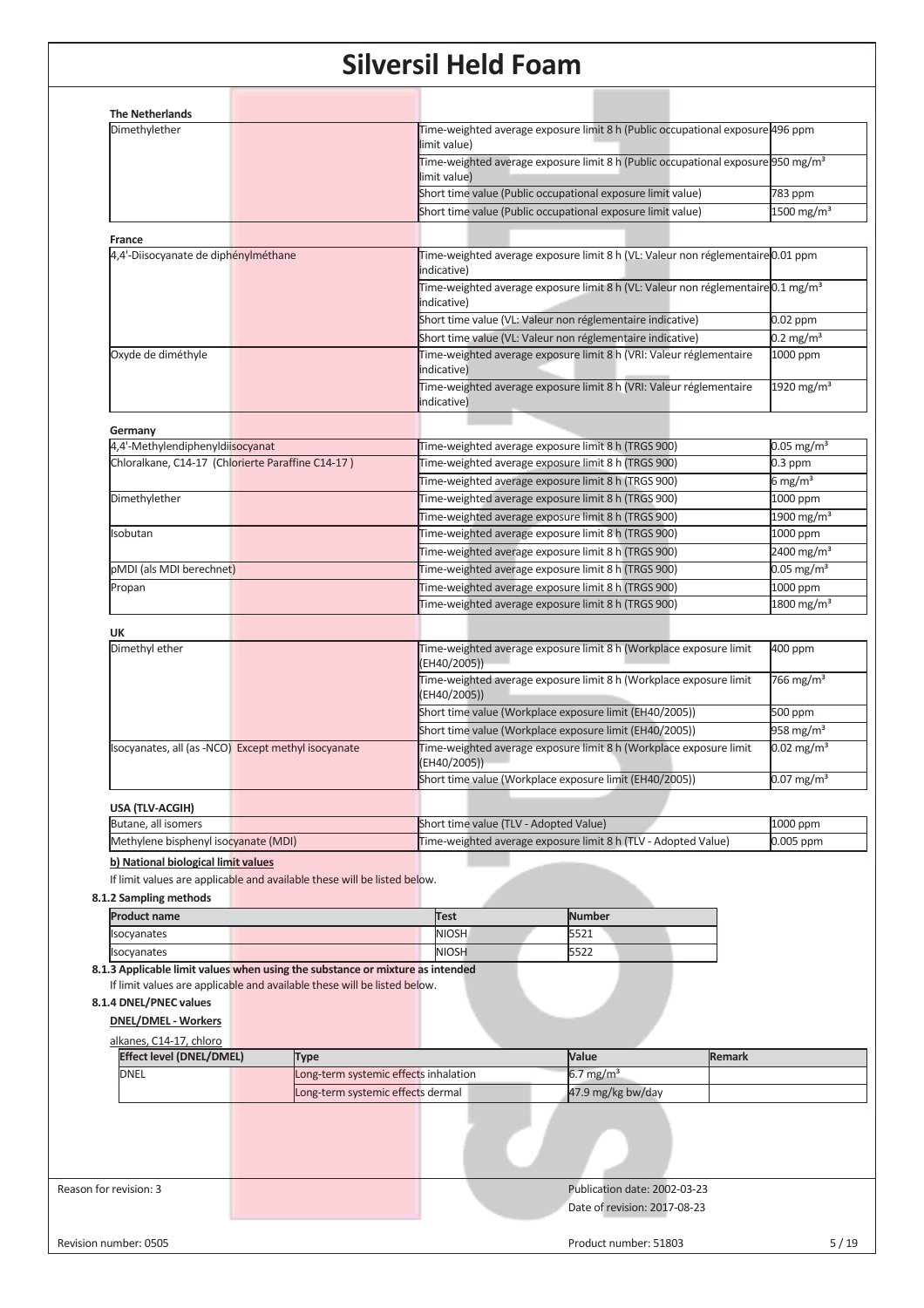| <b>Effect level (DNEL/DMEL)</b>                                    | <b>Type</b>                                                                                                                                                       | Value                    | <b>Remark</b> |
|--------------------------------------------------------------------|-------------------------------------------------------------------------------------------------------------------------------------------------------------------|--------------------------|---------------|
| <b>DNEL</b>                                                        | Long-term systemic effects inhalation                                                                                                                             | 5.82 mg/m <sup>3</sup>   |               |
|                                                                    | Acute systemic effects inhalation                                                                                                                                 | $22.4 \text{ mg/m}^3$    |               |
|                                                                    | Long-term systemic effects dermal                                                                                                                                 | 2.08 mg/kg bw/day        |               |
|                                                                    | Acute systemic effects dermal                                                                                                                                     | 8 mg/kg bw/day           |               |
| <b>DNEL/DMEL - General population</b>                              |                                                                                                                                                                   |                          |               |
| alkanes, C14-17, chloro                                            |                                                                                                                                                                   |                          |               |
| Effect level (DNEL/DMEL)                                           | <b>Type</b>                                                                                                                                                       | Value                    | <b>Remark</b> |
| <b>DNEL</b>                                                        | Long-term systemic effects inhalation                                                                                                                             | $2 \text{ mg/m}^3$       |               |
|                                                                    | Long-term systemic effects dermal                                                                                                                                 | 28.75 mg/kg bw/day       |               |
|                                                                    | Long-term systemic effects oral                                                                                                                                   | 0.58 mg/kg bw/day        |               |
|                                                                    | reaction mass of tris(2-chloropropyl) phosphate and tris(2-chloro-1-methylethyl) phosphate and phosphoric acid, bis(2-chloro-1-methylethyl) 2-chloropropyl        |                          |               |
| <b>Effect level (DNEL/DMEL)</b>                                    | <b>Type</b>                                                                                                                                                       | Value                    | <b>Remark</b> |
| <b>DNEL</b>                                                        | Long-term systemic effects inhalation                                                                                                                             | $1.46$ mg/m <sup>3</sup> |               |
|                                                                    | Acute systemic effects inhalation                                                                                                                                 | 11.2 mg/m <sup>3</sup>   |               |
|                                                                    | Long-term systemic effects dermal                                                                                                                                 | 1.04 mg/kg bw/day        |               |
|                                                                    | Acute systemic effects dermal                                                                                                                                     | 4 mg/kg bw/day           |               |
|                                                                    | Long-term systemic effects oral                                                                                                                                   | 0.52 mg/kg bw/day        |               |
| <b>PNEC</b>                                                        |                                                                                                                                                                   |                          |               |
| alkanes, C14-17, chloro                                            |                                                                                                                                                                   |                          |               |
| <b>Compartments</b>                                                | Value                                                                                                                                                             | Remark                   |               |
| Fresh water                                                        | $1 \mu g/l$                                                                                                                                                       |                          |               |
| Marine water                                                       | $0.2 \mu g/l$                                                                                                                                                     |                          |               |
| STP                                                                | 80 mg/l                                                                                                                                                           |                          |               |
| Fresh water sediment                                               | 13 mg/kg sediment dw                                                                                                                                              |                          |               |
| Marine water sediment                                              | 2.6 mg/kg sediment dw                                                                                                                                             |                          |               |
| Soil                                                               | 11.9 mg/kg soil dw                                                                                                                                                |                          |               |
| Oral                                                               | 10 mg/kg food                                                                                                                                                     |                          |               |
|                                                                    | reaction mass of tris(2-chloropropyl) phosphate and tris(2-chloro-1-methylethyl) phosphate and phosphoric acid, bis(2-chloro-1-methylethyl) 2-chloropropyl        |                          |               |
| <b>Compartments</b>                                                | Value                                                                                                                                                             | Remark                   |               |
| Fresh water                                                        | $0.64$ mg/l                                                                                                                                                       |                          |               |
| Aqua (intermittent releases)                                       | $0.51$ mg/l                                                                                                                                                       |                          |               |
| Marine water                                                       | 0.064 mg/l                                                                                                                                                        |                          |               |
| <b>STP</b>                                                         | 7.84 mg/l                                                                                                                                                         |                          |               |
| Fresh water sediment                                               | 13.4 mg/kg sediment dw                                                                                                                                            |                          |               |
| Marine water sediment                                              | 1.34 mg/kg sediment dw                                                                                                                                            |                          |               |
| Soil                                                               | 1.7 mg/kg soil dw                                                                                                                                                 |                          |               |
| Oral                                                               | 11.6 mg/kg food                                                                                                                                                   |                          |               |
| 8.1.5 Control banding                                              |                                                                                                                                                                   |                          |               |
| If applicable and available it will be listed below.               |                                                                                                                                                                   |                          |               |
| 8.2. Exposure controls                                             |                                                                                                                                                                   |                          |               |
|                                                                    | The information in this section is a general description. If applicable and available, exposure scenarios are attached in annex. Always use the relevant exposure |                          |               |
| scenarios that correspond to your identified use.                  |                                                                                                                                                                   |                          |               |
| 8.2.1 Appropriate engineering controls                             |                                                                                                                                                                   |                          |               |
|                                                                    | Use spark-/explosionproof appliances and lighting system. Keep away from naked flames/heat. Keep away from ignition sources/sparks. Measure the                   |                          |               |
| concentration in the air regularly.                                |                                                                                                                                                                   |                          |               |
|                                                                    | 8.2.2 Individual protection measures, such as personal protective equipment                                                                                       |                          |               |
|                                                                    | Observe very strict hygiene - avoid contact. Do not eat, drink or smoke during work.                                                                              |                          |               |
| a) Respiratory protection:                                         |                                                                                                                                                                   |                          |               |
| Wear gas mask with filter type A if conc. in air > exposure limit. |                                                                                                                                                                   |                          |               |
| b) Hand protection:                                                |                                                                                                                                                                   |                          |               |
| Gloves.                                                            |                                                                                                                                                                   |                          |               |
|                                                                    |                                                                                                                                                                   |                          |               |
| <b>Materials</b>                                                   | <b>Breakthrough time</b>                                                                                                                                          | <b>Thickness</b>         |               |

d) Skin protection:

Head/neck protection. Protective clothing.

### **8.2.3 Environmental exposure controls:**

See headings 6.2, 6.3 and 13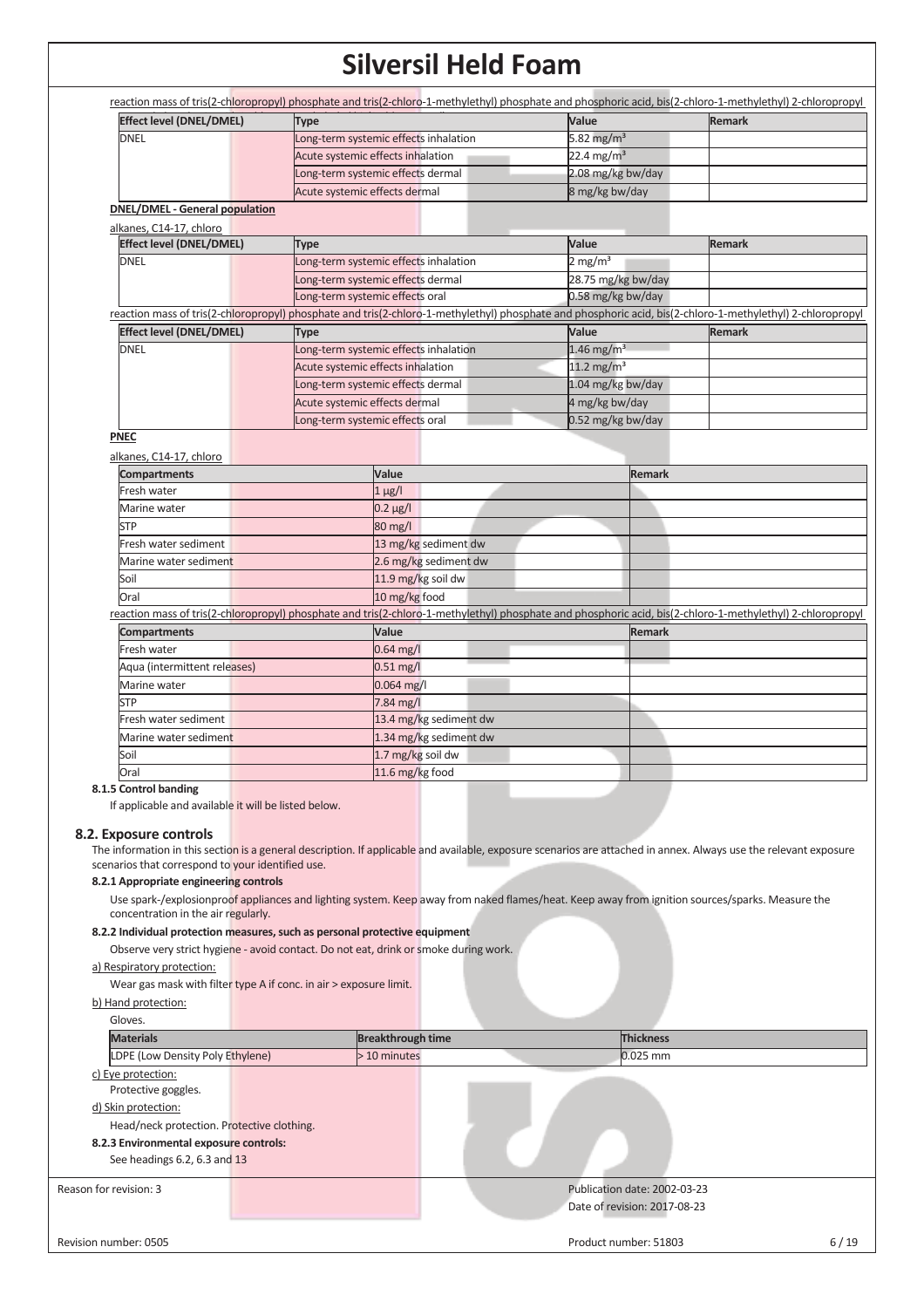### SECTION 9: Physical and chemical properties **9.1. Information on basic physical and chemical properties** Physical form **Aerosol** Odour Characteristic odour Odour threshold No data available Colour Colour Colour Colour Colour Colour, depending on the composition Particle size Not applicable Explosion limits No data available Flammability **Extremely flammable aerosol.** Log Kow Not applicable (mixture) Dynamic viscosity No data available Kinematic viscosity No data available **Melting point** No data available Boiling point **No data available** Flash point Not applicable Evaporation rate No data available Relative vapour density  $> 1$ Vapour pressure No data available Solubility **Contact Contact Contact Contact Contact Contact Contact Contact Contact Contact Contact Contact Contact Contact Contact Contact Contact Contact Contact Contact Contact Contact Contact Contact Contact Contact Co** Water ; insoluble Relative density and the contract of the contract of the Relative density Decomposition temperature No data available Auto-ignition temperature No data available Explosive properties No chemical group associated with explosive properties Oxidising properties No chemical group associated with oxidising properties pH No data available **9.2. Other information**

### Absolute density 950 kg/m<sup>3</sup> ; 20 °C

### SECTION 10: Stability and reactivity

#### **10.1. Reactivity**

May be ignited by sparks. Gas/vapour spreads at floor level: ignition hazard. No data available.

#### **10.2. Chemical stability**

Stable under normal conditions.

#### **10.3. Possibility of hazardous reactions**

May polymerize with many compounds e.g.: (strong) bases and amines. Reacts violently with (some) acids/bases.

#### **10.4. Conditions to avoid**

#### **Precautionary measures**

Use spark-/explosionproof appliances and lighting system. Keep away from naked flames/heat. Keep away from ignition sources/sparks.

#### **10.5. Incompatible materials**

#### (strong) acids, (strong) bases.

#### **10.6. Hazardous decomposition products**

On heating: release of toxic/combustible gases/vapours (hydrogen cyanide). On burning: release of toxic and corrosive gases/vapours (nitrous vapours, hydrogen chloride, carbon monoxide - carbon dioxide).

### SECTION 11: Toxicological information

### **11.1. Information on toxicological effects**

### **11.1.1 Test results**

### **Acute toxicity**

#### Silversil Held Foam

No (test)data on the mixture available Judgement is based on the relevant ingredients

Reason for revision: 3 Publication date: 2002-03-23 Date of revision: 2017-08-23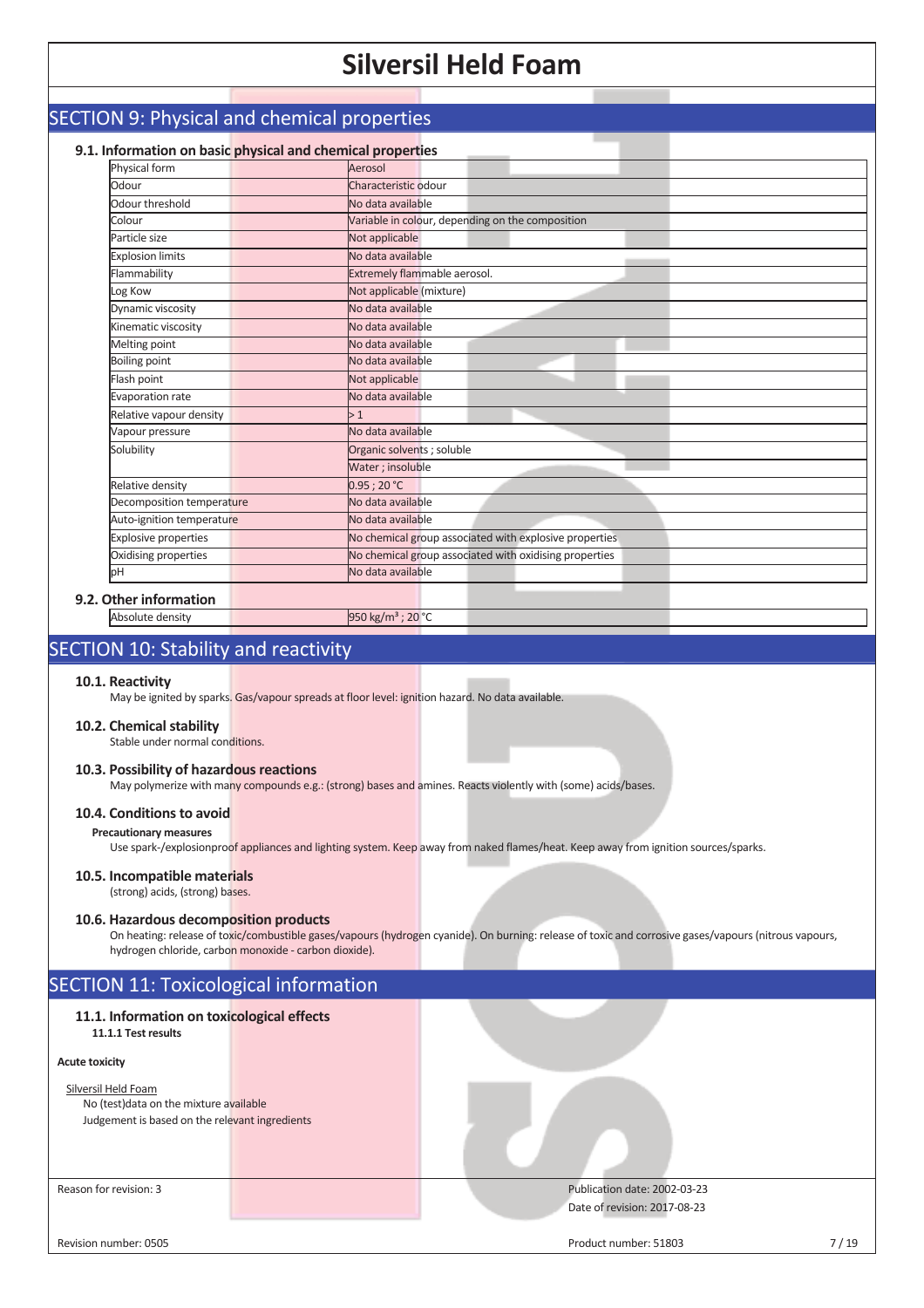| Route of exposure                                                                                                                             | Parameter                 | <b>Method</b>                                                         | Value                | <b>Exposure time</b> | <b>Species</b>                                                                                                                                                   | Value                     | <b>Remark</b> |
|-----------------------------------------------------------------------------------------------------------------------------------------------|---------------------------|-----------------------------------------------------------------------|----------------------|----------------------|------------------------------------------------------------------------------------------------------------------------------------------------------------------|---------------------------|---------------|
|                                                                                                                                               |                           |                                                                       |                      |                      |                                                                                                                                                                  | determination             |               |
| Oral                                                                                                                                          | LD50                      |                                                                       | > 10000 mg/kg        |                      | Rat                                                                                                                                                              | Literature study          |               |
| Dermal                                                                                                                                        | LD50                      |                                                                       | > 5000 mg/kg         |                      | Rabbit                                                                                                                                                           | Literature study          |               |
| Inhalation (vapours)                                                                                                                          | <b>LD50</b>               |                                                                       | 10 mg/l - 20 mg/l    | 4 <sub>h</sub>       | Rat                                                                                                                                                              | Literature study          |               |
| Inhalation                                                                                                                                    |                           |                                                                       | category 4           |                      |                                                                                                                                                                  | Literature study          |               |
| alkanes, C14-17, chloro                                                                                                                       |                           |                                                                       |                      |                      |                                                                                                                                                                  |                           |               |
| Route of exposure                                                                                                                             | Parameter                 | Method                                                                | Value                | <b>Exposure time</b> | <b>Species</b>                                                                                                                                                   | Value                     | <b>Remark</b> |
|                                                                                                                                               |                           |                                                                       |                      |                      |                                                                                                                                                                  | determination             |               |
| Oral                                                                                                                                          | LD50                      |                                                                       | > 4000 mg/kg bw      |                      | Rat (male/female)                                                                                                                                                | Experimental value        |               |
| Dermal                                                                                                                                        | LD50                      |                                                                       | > 13500 mg/kg bw     | 24 h                 | Rabbit                                                                                                                                                           | Read-across               |               |
| Inhalation (vapours)                                                                                                                          | <b>LC50</b>               |                                                                       | > 48.170 mg/l air    | 1 <sub>h</sub>       | Rat                                                                                                                                                              | Read-across               |               |
|                                                                                                                                               |                           |                                                                       |                      |                      | reaction mass of tris(2-chloropropyl) phosphate and tris(2-chloro-1-methylethyl) phosphate and phosphoric acid, bis(2-chloro-1-methylethyl) 2-chloropropyl ester |                           |               |
|                                                                                                                                               | Parameter Method          | and phosphoric acid, 2-chloro-1-methylethyl bis(2-chloropropyl) ester | Value                | <b>Exposure time</b> |                                                                                                                                                                  | Value                     | <b>Remark</b> |
| Route of exposure                                                                                                                             |                           |                                                                       |                      |                      | <b>Species</b>                                                                                                                                                   | determination             |               |
| Oral                                                                                                                                          | LD50                      | EU Method B.1 tris                                                    | 632 mg/kg bw         |                      | Rat (female)                                                                                                                                                     | Experimental value        |               |
| Dermal                                                                                                                                        | LD50                      | <b>OECD 402</b>                                                       | > 2000 mg/kg bw      | 24h                  | Rat (male/female)                                                                                                                                                | <b>Experimental value</b> |               |
| Inhalation (aerosol)                                                                                                                          | L <sub>CS0</sub>          | <b>OECD 403</b>                                                       | $> 7$ mg/l           | 4h                   | Rat (male/female)                                                                                                                                                | <b>Experimental value</b> |               |
| Conclusion                                                                                                                                    |                           |                                                                       |                      |                      |                                                                                                                                                                  |                           |               |
| Corrosion/irritation<br>Silversil Held Foam<br>No (test) data on the mixture available<br>Classification is based on the relevant ingredients |                           |                                                                       |                      |                      |                                                                                                                                                                  |                           |               |
|                                                                                                                                               |                           |                                                                       |                      |                      |                                                                                                                                                                  |                           |               |
| polymethylene polyphenyl isocyanate<br>Route of exposure Result                                                                               |                           | <b>Method</b>                                                         |                      |                      |                                                                                                                                                                  | Value                     |               |
|                                                                                                                                               |                           |                                                                       | <b>Exposure time</b> | Time point           | <b>Species</b>                                                                                                                                                   |                           | <b>Remark</b> |
|                                                                                                                                               |                           |                                                                       |                      |                      |                                                                                                                                                                  |                           |               |
|                                                                                                                                               |                           |                                                                       |                      |                      |                                                                                                                                                                  | determination             |               |
| Eye                                                                                                                                           | Irritating;               |                                                                       |                      |                      |                                                                                                                                                                  | Literature study          |               |
| Skin                                                                                                                                          | category 2                |                                                                       |                      |                      |                                                                                                                                                                  |                           |               |
|                                                                                                                                               | Irritating;<br>category 2 |                                                                       |                      |                      |                                                                                                                                                                  | Literature study          |               |
| Inhalation                                                                                                                                    | Irritating;               |                                                                       |                      |                      |                                                                                                                                                                  | Literature study          |               |
|                                                                                                                                               | STOT SE cat.3             |                                                                       |                      |                      |                                                                                                                                                                  |                           |               |
| alkanes, C14-17, chloro                                                                                                                       |                           |                                                                       |                      |                      |                                                                                                                                                                  |                           |               |
| Route of exposure Result                                                                                                                      |                           | <b>Method</b>                                                         | <b>Exposure time</b> | Time point           | <b>Species</b>                                                                                                                                                   | Value                     | <b>Remark</b> |
|                                                                                                                                               |                           |                                                                       |                      |                      |                                                                                                                                                                  | determination             |               |
| Eye                                                                                                                                           | Slightly irritating       |                                                                       |                      |                      | Rabbit                                                                                                                                                           | Expert judgement          |               |
| Skin                                                                                                                                          | Slightly irritating       | <b>OECD 404</b>                                                       | 4 h                  | 24; 72 hours         | Rabbit                                                                                                                                                           | Expert judgement          |               |
|                                                                                                                                               |                           |                                                                       |                      |                      | reaction mass of tris(2-chloropropyl) phosphate and tris(2-chloro-1-methylethyl) phosphate and phosphoric acid, bis(2-chloro-1-methylethyl) 2-chloropropyl ester |                           |               |
|                                                                                                                                               |                           | and phosphoric acid, 2-chloro-1-methylethyl bis(2-chloropropyl) ester |                      |                      |                                                                                                                                                                  |                           |               |
| Route of exposure Result                                                                                                                      |                           | <b>Method</b>                                                         | <b>Exposure time</b> | <b>Time point</b>    | <b>Species</b>                                                                                                                                                   | Value<br>determination    | <b>Remark</b> |
|                                                                                                                                               |                           |                                                                       |                      |                      |                                                                                                                                                                  |                           |               |
| Eye                                                                                                                                           | Not irritating            | <b>OECD 405</b>                                                       | 24 h                 | 7 days               | Rabbit                                                                                                                                                           | <b>Experimental value</b> |               |
| Skin                                                                                                                                          | Not irritating            | <b>OECD 404</b>                                                       | 4 <sub>h</sub>       | 7 days               | Rabbit                                                                                                                                                           | <b>Experimental value</b> |               |
| Conclusion<br>Causes skin irritation.                                                                                                         |                           |                                                                       |                      |                      |                                                                                                                                                                  |                           |               |
| Causes serious eye irritation.                                                                                                                |                           |                                                                       |                      |                      |                                                                                                                                                                  |                           |               |
| May cause respiratory irritation.                                                                                                             |                           |                                                                       |                      |                      |                                                                                                                                                                  |                           |               |
|                                                                                                                                               |                           |                                                                       |                      |                      |                                                                                                                                                                  |                           |               |
| Respiratory or skin sensitisation                                                                                                             |                           |                                                                       |                      |                      |                                                                                                                                                                  |                           |               |
|                                                                                                                                               |                           |                                                                       |                      |                      |                                                                                                                                                                  |                           |               |
| Silversil Held Foam<br>No (test) data on the mixture available                                                                                |                           |                                                                       |                      |                      |                                                                                                                                                                  |                           |               |
| Classification is based on the relevant ingredients                                                                                           |                           |                                                                       |                      |                      |                                                                                                                                                                  |                           |               |
|                                                                                                                                               |                           |                                                                       |                      |                      |                                                                                                                                                                  |                           |               |
|                                                                                                                                               |                           |                                                                       |                      |                      |                                                                                                                                                                  |                           |               |
| Reason for revision: 3                                                                                                                        |                           |                                                                       |                      |                      | Publication date: 2002-03-23                                                                                                                                     |                           |               |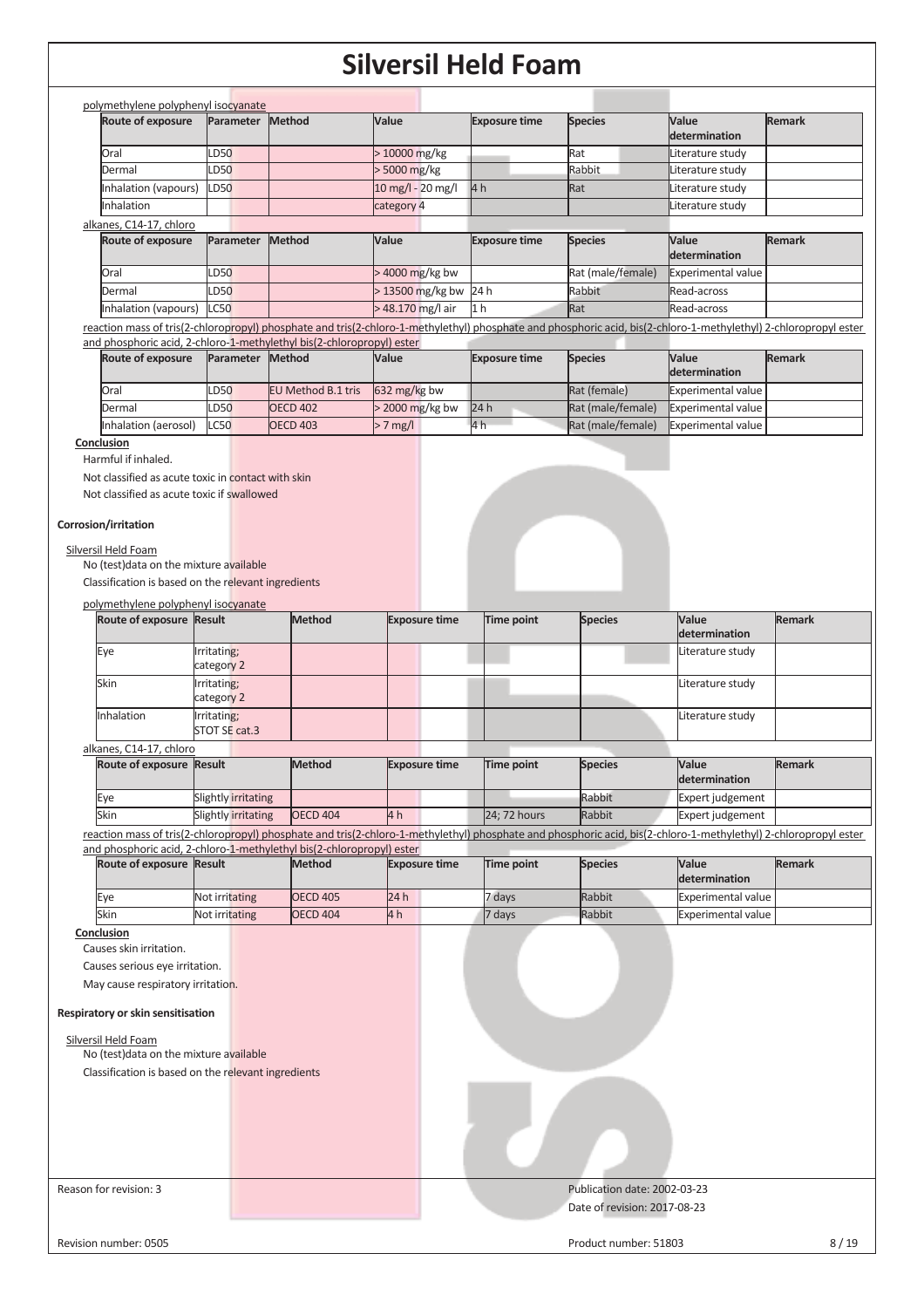|                                                                                                                                                                                                                                                                                                                                             |                            |                                  |                                             |                      | Siiversii neid rodiil            |                                                              |                                                                                                                                                                  |                                   |
|---------------------------------------------------------------------------------------------------------------------------------------------------------------------------------------------------------------------------------------------------------------------------------------------------------------------------------------------|----------------------------|----------------------------------|---------------------------------------------|----------------------|----------------------------------|--------------------------------------------------------------|------------------------------------------------------------------------------------------------------------------------------------------------------------------|-----------------------------------|
| polymethylene polyphenyl isocyanate                                                                                                                                                                                                                                                                                                         |                            | <b>Method</b>                    |                                             |                      | <b>Observation time</b>          | <b>Species</b>                                               | <b>Value determination Remark</b>                                                                                                                                |                                   |
| Route of exposure Result                                                                                                                                                                                                                                                                                                                    |                            |                                  |                                             | <b>Exposure time</b> | point                            |                                                              |                                                                                                                                                                  |                                   |
| Skin                                                                                                                                                                                                                                                                                                                                        | Sensitizing;<br>category 1 |                                  |                                             |                      |                                  |                                                              | Literature study                                                                                                                                                 |                                   |
| Inhalation                                                                                                                                                                                                                                                                                                                                  | Sensitizing;<br>category 1 |                                  |                                             |                      |                                  |                                                              | Literature study                                                                                                                                                 |                                   |
| alkanes, C14-17, chloro                                                                                                                                                                                                                                                                                                                     |                            |                                  |                                             |                      |                                  |                                                              |                                                                                                                                                                  |                                   |
| Route of exposure Result                                                                                                                                                                                                                                                                                                                    |                            | <b>Method</b>                    |                                             | <b>Exposure time</b> | <b>Observation time</b><br>point | <b>Species</b>                                               | <b>Value determination Remark</b>                                                                                                                                |                                   |
| Skin                                                                                                                                                                                                                                                                                                                                        | Not sensitizing            | Guinea pig<br>maximisation test  |                                             |                      | 48 hours                         | Guinea pig                                                   | <b>Experimental value</b>                                                                                                                                        |                                   |
|                                                                                                                                                                                                                                                                                                                                             |                            |                                  |                                             |                      |                                  |                                                              | reaction mass of tris(2-chloropropyl) phosphate and tris(2-chloro-1-methylethyl) phosphate and phosphoric acid, bis(2-chloro-1-methylethyl) 2-chloropropyl ester |                                   |
| and phosphoric acid, 2-chloro-1-methylethyl bis(2-chloropropyl) ester                                                                                                                                                                                                                                                                       |                            |                                  |                                             |                      |                                  |                                                              |                                                                                                                                                                  |                                   |
| Route of exposure Result                                                                                                                                                                                                                                                                                                                    |                            | Method                           |                                             | <b>Exposure time</b> | <b>Observation time</b><br>point | <b>Species</b>                                               | <b>Value determination Remark</b>                                                                                                                                |                                   |
| Skin<br>Conclusion                                                                                                                                                                                                                                                                                                                          | Not sensitizing            | <b>OECD 429</b>                  |                                             |                      |                                  | Mouse (female)                                               | <b>Experimental value</b>                                                                                                                                        |                                   |
| May cause an allergic skin reaction.<br>May cause allergy or asthma symptoms or breathing difficulties if inhaled.<br>Specific target organ toxicity<br>Silversil Held Foam<br>No (test) data on the mixture available                                                                                                                      |                            |                                  |                                             |                      |                                  |                                                              |                                                                                                                                                                  |                                   |
| Classification is based on the relevant ingredients                                                                                                                                                                                                                                                                                         |                            |                                  |                                             |                      |                                  |                                                              |                                                                                                                                                                  |                                   |
| polymethylene polyphenyl isocyanate<br>Route of exposure Parameter                                                                                                                                                                                                                                                                          |                            | Method                           | Value                                       | Organ                | <b>Effect</b>                    | <b>Exposure time Species</b>                                 |                                                                                                                                                                  | Value                             |
| Inhalation                                                                                                                                                                                                                                                                                                                                  |                            |                                  | <b>STOT RE cat.2</b>                        |                      |                                  |                                                              |                                                                                                                                                                  | determination<br>Literature study |
| alkanes, C14-17, chloro                                                                                                                                                                                                                                                                                                                     |                            |                                  |                                             |                      |                                  |                                                              |                                                                                                                                                                  |                                   |
| Route of exposure Parameter                                                                                                                                                                                                                                                                                                                 |                            | Method                           | Value                                       | Organ                | <b>Effect</b>                    | <b>Exposure time</b>                                         | <b>Species</b>                                                                                                                                                   | Value<br>determination            |
| Oral (diet)                                                                                                                                                                                                                                                                                                                                 | <b>NOAEL</b>               | Equivalent to<br><b>OECD 408</b> | 300 ppm                                     |                      | No effect                        |                                                              | 13 weeks (daily) Rat (male/female)                                                                                                                               | <b>Experimental value</b>         |
| Oral (diet)                                                                                                                                                                                                                                                                                                                                 | <b>NOAEL</b>               | Equivalent to<br><b>OECD 408</b> | 23 mg/kg<br>$bw/day - 24.6$<br>mg/kg bw/day |                      | No effect                        |                                                              | 13 weeks (daily) Rat (male/female)                                                                                                                               | <b>Experimental value</b>         |
| Dermal                                                                                                                                                                                                                                                                                                                                      |                            |                                  |                                             |                      |                                  |                                                              |                                                                                                                                                                  | Data waiving                      |
| Inhalation                                                                                                                                                                                                                                                                                                                                  |                            |                                  |                                             |                      |                                  |                                                              |                                                                                                                                                                  | Data waiving                      |
| and phosphoric acid, 2-chloro-1-methylethyl bis(2-chloropropyl) ester                                                                                                                                                                                                                                                                       |                            |                                  |                                             |                      |                                  |                                                              | reaction mass of tris(2-chloropropyl) phosphate and tris(2-chloro-1-methylethyl) phosphate and phosphoric acid, bis(2-chloro-1-methylethyl) 2-chloropropyl ester |                                   |
| Route of exposure Parameter                                                                                                                                                                                                                                                                                                                 |                            | Method                           | Value                                       | Organ                | <b>Effect</b>                    | <b>Exposure time Species</b>                                 |                                                                                                                                                                  | Value<br>determination            |
| Oral (diet)                                                                                                                                                                                                                                                                                                                                 | <b>NOAEL</b>               | Subchronic<br>toxicity test      | 171 mg/kg<br>bw/day                         |                      | No effect                        | 13 weeks (daily) Rat (female)                                |                                                                                                                                                                  | <b>Experimental value</b>         |
| Oral (diet)                                                                                                                                                                                                                                                                                                                                 | <b>OAEL</b>                | Subchronic<br>toxicity test      | 52 mg/kg<br>bw/day                          | Liver                | Weight gain                      | 13 weeks (daily) Rat (male)                                  |                                                                                                                                                                  | <b>Experimental value</b>         |
| Inhalation<br>(vapours)                                                                                                                                                                                                                                                                                                                     | Dose level                 |                                  | $0.586$ mg/l air                            |                      | No effect                        |                                                              | Mouse (male)                                                                                                                                                     | <b>Experimental value</b>         |
| Conclusion<br>May cause damage to organs through prolonged or repeated exposure if inhaled.<br>Not classified as sub-chronically toxic in contact with skin<br>Not classified as sub-chronically toxic if swallowed<br>Mutagenicity (in vitro)<br>Silversil Held Foam<br>No (test) data on the mixture available<br>alkanes, C14-17, chloro |                            |                                  |                                             |                      |                                  |                                                              |                                                                                                                                                                  |                                   |
| <b>Result</b>                                                                                                                                                                                                                                                                                                                               |                            | <b>Method</b>                    |                                             | Test substrate       |                                  | <b>Effect</b>                                                | <b>Value determination</b>                                                                                                                                       |                                   |
| Negative with metabolic<br>activation, negative without<br>metabolic activation                                                                                                                                                                                                                                                             |                            | <b>OECD 471</b>                  |                                             |                      | Bacteria (S.typhimurium)         | No effect                                                    | <b>Experimental value</b>                                                                                                                                        |                                   |
|                                                                                                                                                                                                                                                                                                                                             |                            |                                  |                                             |                      |                                  |                                                              |                                                                                                                                                                  |                                   |
| Reason for revision: 3                                                                                                                                                                                                                                                                                                                      |                            |                                  |                                             |                      |                                  | Publication date: 2002-03-23<br>Date of revision: 2017-08-23 |                                                                                                                                                                  |                                   |
| Revision number: 0505                                                                                                                                                                                                                                                                                                                       |                            |                                  |                                             |                      |                                  | Product number: 51803                                        |                                                                                                                                                                  | 9/19                              |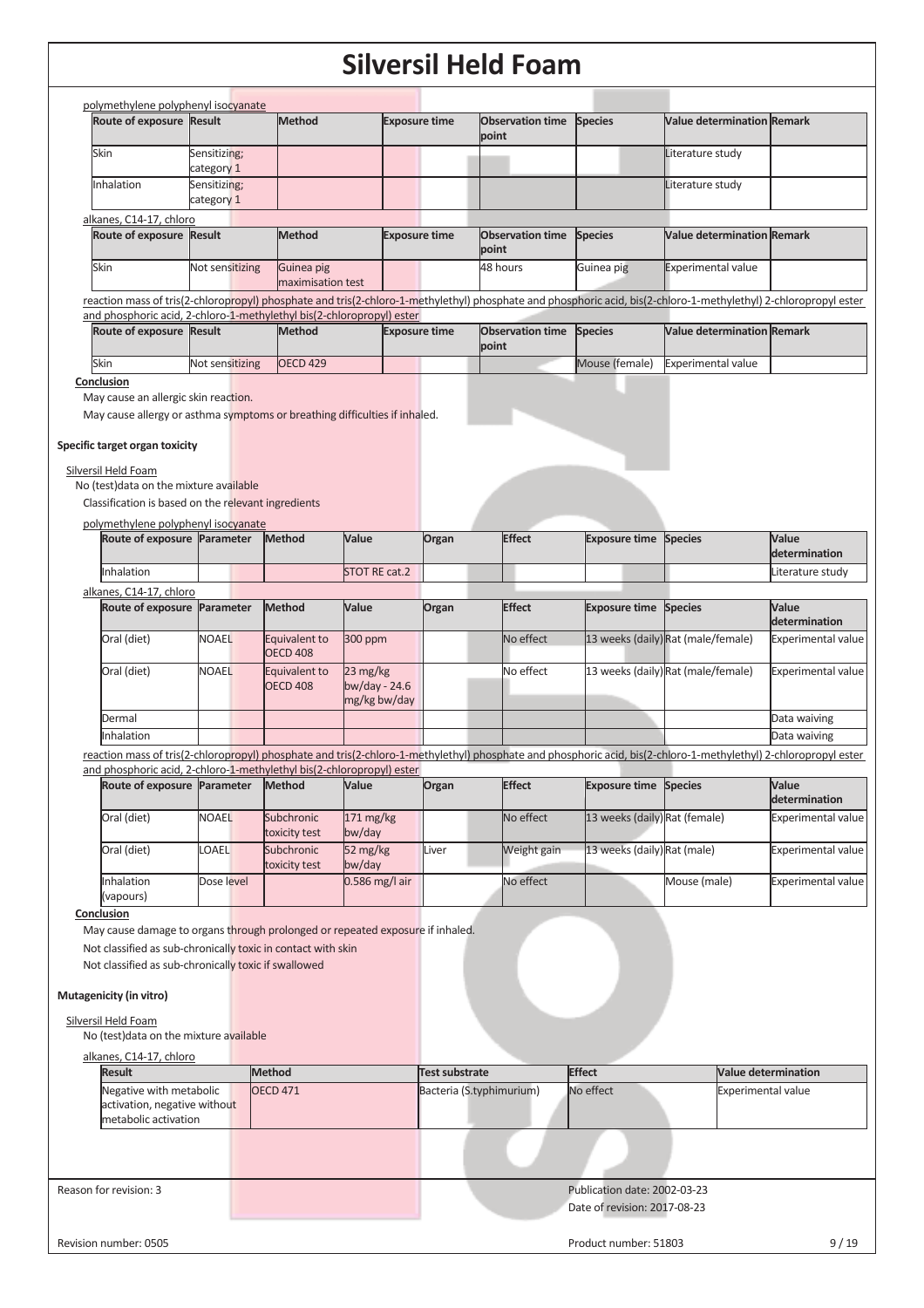reaction mass of tris(2-chloropropyl) phosphate and tris(2-chloro-1-methylethyl) phosphate and phosphoric acid, bis(2-chloro-1-methylethyl) 2-chloropropyl ester and phosphoric acid, 2-chloro-1-methylethyl bis(2-chloropropyl) ester

| <b>Result</b>                | <b>Method</b>   | Test substrate          | <b>Effect</b> | <b>Value determination</b> |
|------------------------------|-----------------|-------------------------|---------------|----------------------------|
| Negative with metabolic      | <b>OECD 482</b> | Rat liver cells         |               | <b>Experimental value</b>  |
| activation, negative without |                 |                         |               |                            |
| metabolic activation         |                 |                         |               |                            |
| Negative without metabolic   | OECD 476        | Mouse (lymphoma L5178Y) |               | <b>Experimental value</b>  |
| activation, positive with    |                 | cells)                  |               |                            |
| metabolic activation         |                 |                         |               |                            |

#### **Mutagenicity (in vivo)**

#### Silversil Held Foam

No (test)data on the mixture available

Classification is based on the relevant ingredients

#### alkanes, C14-17, chloro

| <b>Result</b> | <b>Method</b>             | <b>Exposure time</b> | Test substrate      | Organ       | <b>Nalue determination</b> |
|---------------|---------------------------|----------------------|---------------------|-------------|----------------------------|
| Negative      | Equivalent to OECD<br>475 | $5 \text{ day}(s)$   | Rat (male)          | Bone marrow | <b>Experimental value</b>  |
| Negative      | Equivalent to OECD<br>474 |                      | Mouse (male/female) | Bone marrow | <b>Experimental value</b>  |

reaction mass of tris(2-chloropropyl) phosphate and tris(2-chloro-1-methylethyl) phosphate and phosphoric acid, bis(2-chloro-1-methylethyl) 2-chloropropyl ester and phosphoric acid, 2-chloro-1-methylethyl bis(2-chloropropyl) ester

| Result   | Method          | <b>Exposure time</b> | Test substrate              | Organ              | <b>Nalue determination</b> |
|----------|-----------------|----------------------|-----------------------------|--------------------|----------------------------|
| Negative | <b>OECD 474</b> |                      | <b>IMouse (male/female)</b> | <b>Bone marrow</b> | Experimental value         |

#### **Conclusion**

Not classified for mutagenic or genotoxic toxicity

#### **Carcinogenicity**

#### Silversil Held Foam

No (test)data on the mixture available

Classification is based on the relevant ingredients

polymethylene polyphenyl isocyanate

| Route of<br>exposure    | <b>Parameter</b> | <b>Method</b>                    | Value                            | <b>Exposure time</b>       | <b>Species</b>              | <b>Effect</b>   | Organ         | <b>Value</b><br><b>determination</b> |
|-------------------------|------------------|----------------------------------|----------------------------------|----------------------------|-----------------------------|-----------------|---------------|--------------------------------------|
| Unknown                 |                  |                                  | category 2                       |                            |                             |                 |               | Literature study                     |
| alkanes, C14-17, chloro |                  |                                  |                                  |                            |                             |                 |               |                                      |
| Route of<br>exposure    | <b>Parameter</b> | Method                           | Value                            | <b>Exposure time</b>       | <b>Species</b>              | <b>Effect</b>   | Organ         | Value<br><b>determination</b>        |
| Oral                    | LOAEL            | Equivalent to<br><b>OECD 451</b> | $312 \text{ mg/kg}$<br>$bw$ /day | 104 weeks (5<br>days/week) | <b>Rat</b><br>(male/female) | Carcinogenicity | Liver: kidnev | Read-across                          |
| Oral                    | <b>LOAEL</b>     | Equivalent to                    | $312 \text{ mg/kg}$              | 103 weeks (5               | Rat                         | Carcinogenicity | Thyroid       | Read-across                          |

OECD 451 bw/day (male/female) reaction mass of tris(2-chloropropyl) phosphate and tris(2-chloro-1-methylethyl) phosphate and phosphoric acid, bis(2-chloro-1-methylethyl) 2-chloropropyl ester and phosphoric acid, 2-chloro-1-methylethyl bis(2-chloropropyl) ester

days/week)

| <b>Route of</b><br>exposure | Parameter | <b>Method</b> | Value | <b>Exposure time</b> | <b>Species</b> | <b>Effect</b> | Organ | <b>Value</b><br>determination |
|-----------------------------|-----------|---------------|-------|----------------------|----------------|---------------|-------|-------------------------------|
| Inhalation                  |           |               |       |                      |                |               |       | Data waiving                  |
| Dermal                      |           |               |       |                      |                |               |       | Data waiving                  |
| Oral                        |           |               |       |                      |                |               |       | Data waiving                  |

**Conclusion** 

Suspected of causing cancer.

#### **Reproductive toxicity**

| Silversil Held Foam |
|---------------------|
|---------------------|

No (test)data on the mixture available Classification is based on the relevant ingredients

Reason for revision: 3 Publication date: 2002-03-23

Date of revision: 2017-08-23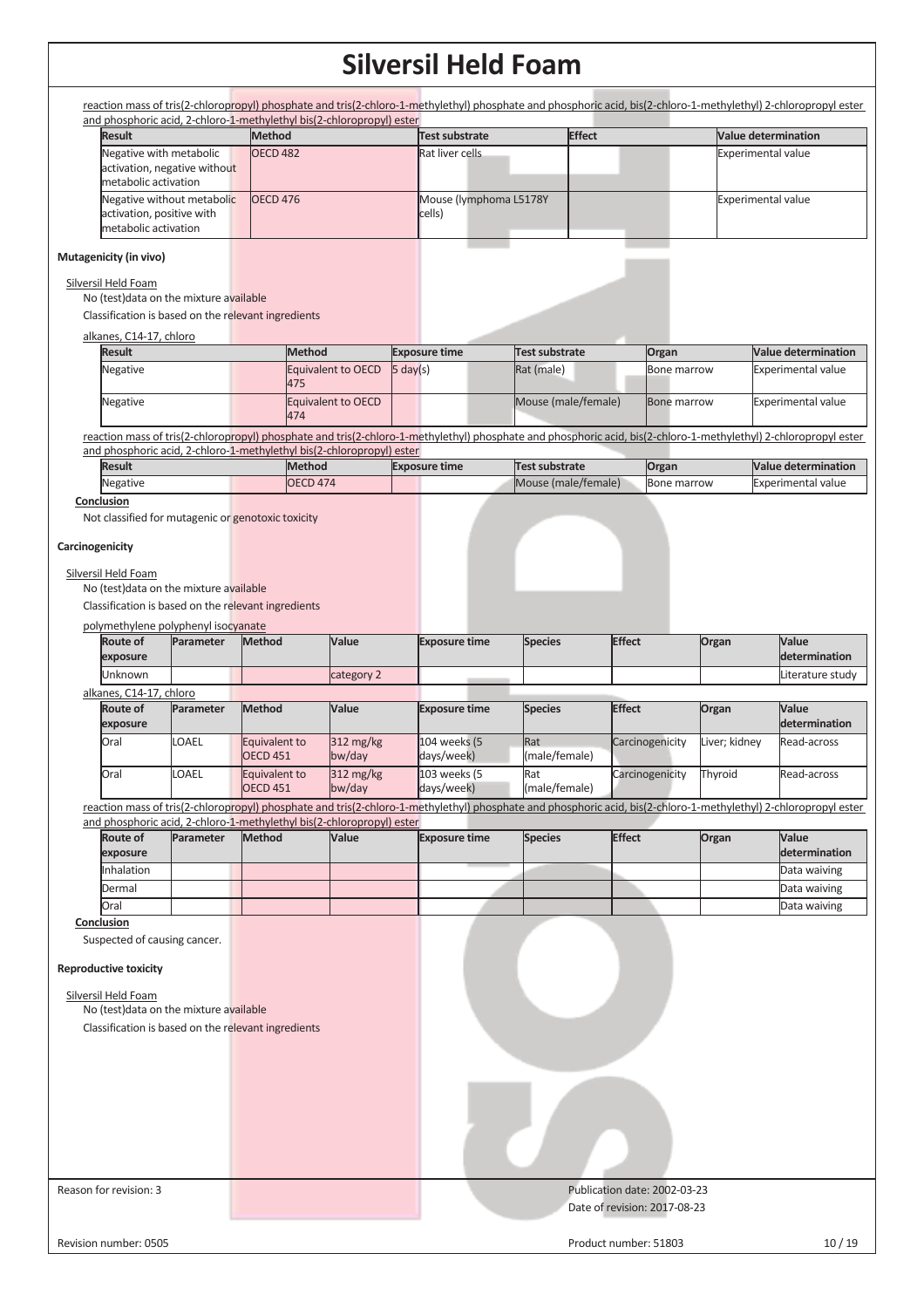| alkanes, C14-17, chloro     |                  |                           |                                               |                                  |                |               |                                 |                               |
|-----------------------------|------------------|---------------------------|-----------------------------------------------|----------------------------------|----------------|---------------|---------------------------------|-------------------------------|
|                             | Parameter        | <b>Method</b>             | <b>Value</b>                                  | <b>Exposure time</b>             | <b>Species</b> | <b>Effect</b> | Organ                           | Value<br><b>determination</b> |
| Developmental toxicity      | <b>NOAEL</b>     | Equivalent to<br>OECD 414 | 5000 mg/kg<br>bw/day                          | 14 days<br>(gestation,<br>daily) | Rat            | No effect     |                                 | Experimental<br>value         |
| Maternal toxicity           | <b>NOAEL</b>     | Equivalent to<br>OECD 414 | $500 \frac{\text{mg}}{\text{kg}}$<br>bw/day   | 13 days<br>(gestation,<br>daily) | Rat            | No effect     |                                 | Experimental<br>value         |
| Effects on fertility        | NOAEL (P)        | <b>OECD 421</b>           | $100 \frac{\text{mg}}{\text{kg}}$<br>bw/day   | 9 week(s)                        | Rat (male)     | No effect     | Male<br>reproductive<br>organ   | Experimental<br>value         |
|                             | <b>NOAEL (P)</b> | <b>OECD 421</b>           | $100 \frac{\text{mg}}{\text{kg}}$<br>bw/day   | 11 week(s) - 12<br>week(s)       | Rat (female)   | No effect     | Female<br>reproductive<br>organ | Experimental<br>value         |
| <b>Effects on lactation</b> |                  |                           | May cause<br>harm to breast-<br>fed children. |                                  |                |               |                                 | Experimental<br>value         |

reaction mass of tris(2-chloropropyl) phosphate and tris(2-chloro-1-methylethyl) phosphate and phosphoric acid, bis(2-chloro-1-methylethyl) 2-chloropropyl ester and phosphoric acid, 2-chloro-1-methylethyl bis(2-chloropropyl) ester

|                             | Parameter    | <b>Method</b>   | Value                           | <b>Exposure time Species</b> |                             | <b>Effect</b>                | Organ                       | <b>Value</b>          |
|-----------------------------|--------------|-----------------|---------------------------------|------------------------------|-----------------------------|------------------------------|-----------------------------|-----------------------|
|                             |              |                 |                                 |                              |                             |                              |                             | <b>determination</b>  |
| Developmental toxicity      | <b>LOAEL</b> | <b>OECD 416</b> | $99 \,\mathrm{mg/kg}$<br>bw/day |                              | Rat (female)                | Embryotoxicity               |                             | Experimental<br>value |
| <b>Effects on fertility</b> | <b>LOAEL</b> | <b>OECD 416</b> | $99 \,\mathrm{mg/kg}$<br>bw/day |                              | <b>Rat</b><br>(male/female) | <b>Weight changes Female</b> | reproductive value<br>organ | Experimental          |

#### **Conclusion**

May cause harm to breast-fed children.

Not classified for reprotoxic or developmental toxicity

#### **Toxicity other effects**

#### Silversil Held Foam

No (test)data on the mixture available

#### alkanes, C14-17, chloro

| <b>Parameter</b> | <b>Method</b> | <b>Value</b> | Organ       | <b>Effect</b>                      | <b>Exposure time</b> | <b>Species</b> | <b>Value</b><br>determination |
|------------------|---------------|--------------|-------------|------------------------------------|----------------------|----------------|-------------------------------|
|                  | Other         |              | <b>Skin</b> | <b>Skin dryness or</b><br>cracking |                      | <b>R</b> aน    | Experimental value            |

#### **Chronic effects from short and long-term exposure**

#### Silversil Held Foam

ON CONTINUOUS/REPEATED EXPOSURE/CONTACT: Feeling of weakness. Itching. Skin rash/inflammation. May stain the skin. Dry skin. Coughing. Possible inflammation of the respiratory tract. Respiratory difficulties.

## SECTION 12: Ecological information

#### **12.1. Toxicity**

#### Silversil Held Foam

No (test)data on the mixture available

Classification is based on the relevant ingredients

#### polymethylene polyphenyl isocyanate

|                                           | <b>Parameter</b> | <b>Method</b>   | Value                   | <b>Duration</b> | <b>Species</b>          | Test design | Fresh/salt | <b>Value determination</b> |
|-------------------------------------------|------------------|-----------------|-------------------------|-----------------|-------------------------|-------------|------------|----------------------------|
|                                           |                  |                 |                         |                 |                         |             | water      |                            |
| Acute toxicity other aquatic<br>organisms | LC50             |                 | $>1000 \,\mathrm{mg/l}$ | 96 h            |                         |             |            | Literature study           |
| Toxicity aquatic micro-<br>organisms      | <b>EC50</b>      | <b>OECD 209</b> | $>100$ mg/l             |                 | <b>Activated sludge</b> |             |            | Literature study           |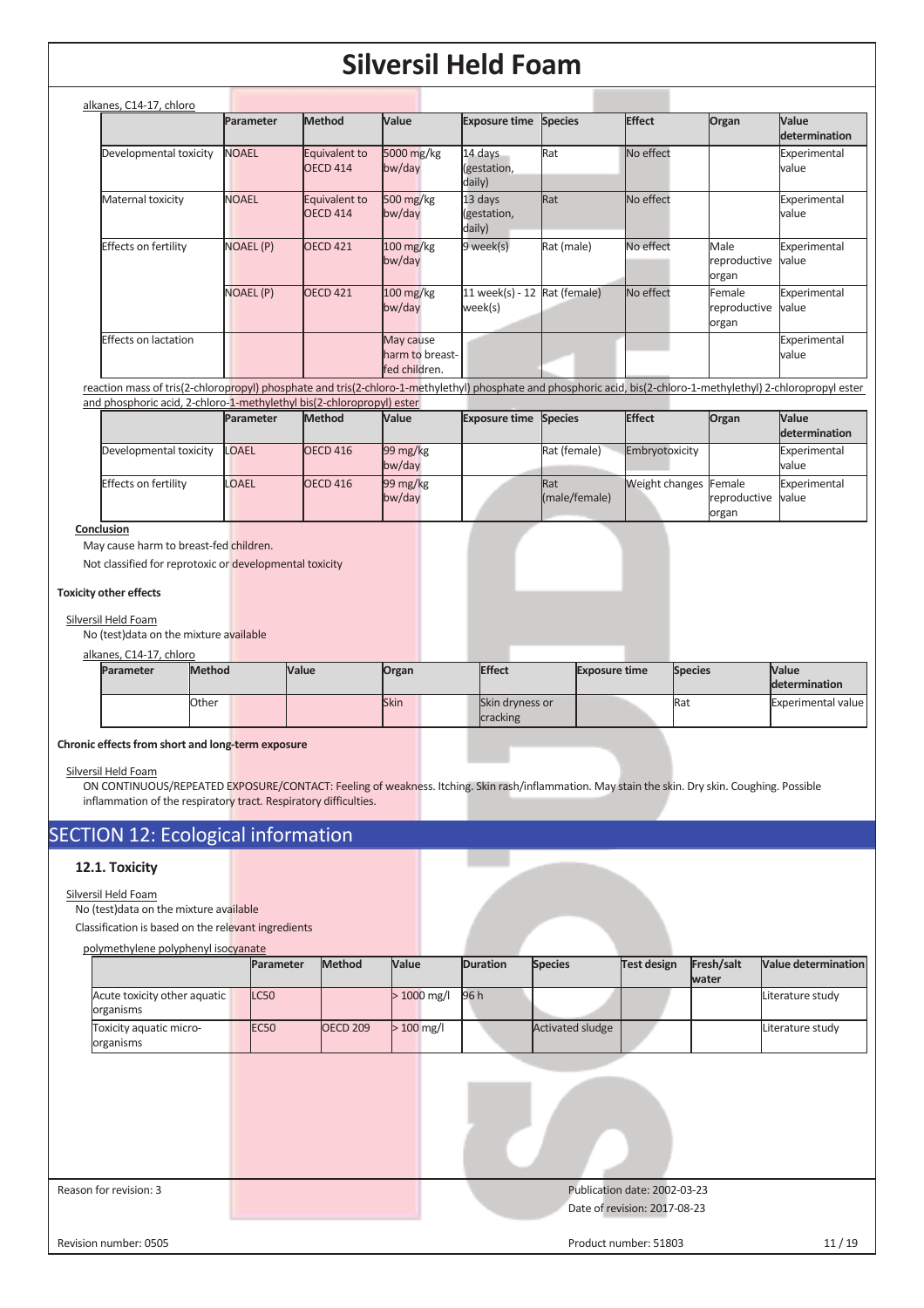|                                                                                                                                                            | Parameter         | Method                           | Value                     | <b>Duration</b>          | <b>Species</b>              | <b>Test design</b>    | Fresh/salt<br>water                        | Value determination                             |
|------------------------------------------------------------------------------------------------------------------------------------------------------------|-------------------|----------------------------------|---------------------------|--------------------------|-----------------------------|-----------------------|--------------------------------------------|-------------------------------------------------|
| Acute toxicity fishes                                                                                                                                      | <b>LC50</b>       | Equivalent to<br><b>OECD 203</b> | $> 5000$ mg/l             | 96 h                     | Alburnus<br>alburnus        | Static system         | <b>Brackish</b><br>water                   | Experimental value;<br>Nominal<br>concentration |
| Acute toxicity crustacea                                                                                                                                   | <b>EC50</b>       | <b>OECD 202</b>                  | $0.006$ mg/l              | 48 h                     | Daphnia magna               |                       | Static system Fresh water                  | Experimental value;<br>GLP                      |
| Toxicity algae and other aquatic NOEC<br>plants                                                                                                            |                   | <b>OECD 201</b>                  | $0.1$ mg/l                | 96 h                     | la subcapitata              |                       | PseudokirchnerielStatic system Fresh water | Experimental value;<br>GLP                      |
|                                                                                                                                                            | ErC <sub>50</sub> | <b>OECD 201</b>                  | $> 3.2$ mg/l              | 72 h                     | la subcapitata              |                       | PseudokirchnerielStatic system Fresh water | Experimental value;<br>GLP                      |
| Long-term toxicity fish                                                                                                                                    | <b>NOEC</b>       | Equivalent to<br><b>OECD 204</b> | $>125 \,\mathrm{\mu g/l}$ | $14 \text{ day(s)}$      | <b>Alburnus</b><br>alburnus | Semi-static<br>system | <b>Brackish</b><br>water                   | <b>Experimental value</b>                       |
| Long-term toxicity aquatic<br>crustacea                                                                                                                    | <b>NOEC</b>       | <b>OECD 202</b>                  | $0.01$ mg/l               | $21$ day(s)              | Daphnia magna               | <b>Static system</b>  | Fresh water                                | <b>Experimental value</b>                       |
|                                                                                                                                                            | Parameter         | Method                           |                           | Value                    | <b>Duration</b>             |                       | <b>Species</b>                             | <b>Value determination</b>                      |
| Toxicity soil macro-organisms                                                                                                                              | <b>NOEC</b>       | OECD <sub>222</sub>              |                           | 900 mg/kg soil dw        | 56 day(s)                   |                       | Eisenia fetida                             | <b>Experimental value</b>                       |
| Toxicity soil micro-organisms                                                                                                                              | <b>NOEC</b>       | <b>OECD 216</b>                  |                           | $\geq$ 400 mg/kg soil dw | $28$ day(s)                 |                       | Soil micro-organisms                       | <b>Experimental value</b>                       |
|                                                                                                                                                            | <b>EC50</b>       | OECD <sub>216</sub>              |                           | > 400 mg/kg soil dw      | $28 \text{ day}(s)$         |                       | Soil micro-organisms                       | <b>Experimental value</b>                       |
| Toxicity terrestrial plants                                                                                                                                | <b>NOEC</b>       | OECD <sub>208</sub>              |                           | $\geq 5000$ mg/l         | $28 \text{ day(s)}$         |                       | Brassica napus                             | <b>Experimental value</b>                       |
| <b>Toxicity birds</b>                                                                                                                                      | <b>LC50</b>       | Equivalent to OECD<br>205        |                           | $>$ 24603 mg/kg food     | $5 \text{ day}(s)$          |                       | Phasianus colchicus                        | <b>Experimental value</b>                       |
|                                                                                                                                                            | <b>NOEC</b>       | Equivalent to OECD<br>205        |                           | 24603 mg/kg food         | $5 \text{ day}(s)$          |                       | Phasianus colchicus                        | Experimental value                              |
| reaction mass of tris(2-chloropropyl) phosphate and tris(2-chloro-1-methylethyl) phosphate and phosphoric acid, bis(2-chloro-1-methylethyl) 2-chloropropyl |                   |                                  |                           |                          |                             |                       |                                            |                                                 |
| ester and phosphoric acid, 2-chloro-1-methylethyl bis(2-chloropropyl) ester                                                                                |                   |                                  |                           |                          |                             |                       |                                            |                                                 |
|                                                                                                                                                            | Parameter         | <b>Method</b>                    | Value                     | <b>Duration</b>          | <b>Species</b>              | <b>Test design</b>    | Fresh/salt                                 | Value determination                             |

|                                                  | <b>Parameter</b> | <b>IMethod</b>  | <b>Nalue</b>      | <b>IDuration</b>    | <b>Species</b>                                   | Test design               | <b>IFresh/salt</b><br>water | <b>Nalue determination</b>              |
|--------------------------------------------------|------------------|-----------------|-------------------|---------------------|--------------------------------------------------|---------------------------|-----------------------------|-----------------------------------------|
| Acute toxicity fishes                            | <b>LC50</b>      | Other           | $56.2$ mg/l       | 96 h                | Brachydanio rerio Static system Fresh water      |                           |                             | Experimental value;<br>GLP              |
| Acute toxicity crustacea                         | <b>LC50</b>      |                 | $131$ mg/l        | 48 h                | Daphnia magna                                    | Static system Fresh water |                             | Experimental value;<br>Locomotor effect |
| Toxicity algae and other aquatic ErC50<br>blants |                  | <b>OECD 201</b> | $82 \text{ mg}$ / | 72 h                | PseudokirchnerielStatic system<br>la subcapitata |                           | Fresh water                 | Experimental value;<br>GLP              |
| Long-term toxicity fish                          |                  |                 |                   |                     |                                                  |                           |                             | Data waiving                            |
| Long-term toxicity aquatic<br>crustacea          | <b>NOEC</b>      | <b>OECD 202</b> | $32 \text{ mg/l}$ | $21 \text{ day(s)}$ | Daphnia magna                                    | Semi-static<br>system     | Fresh water                 | Experimental value;<br><b>GLP</b>       |
| Toxicity aquatic micro-<br>organisms             | EC <sub>50</sub> | <b>ISO 8192</b> | 784 mg/l          | 3 <sub>h</sub>      | <b>Activated sludge</b>                          | Static system             | Fresh water                 | Experimental value:<br>GLP              |

### **Conclusion**

May cause long lasting harmful effects to aquatic life.

### **12.2. Persistence and degradability**

#### polymethylene polyphenyl isocyanate

| <b>Biodegradation water</b>                                      |           |                 |                                                              |
|------------------------------------------------------------------|-----------|-----------------|--------------------------------------------------------------|
| <b>Method</b>                                                    | Value     | <b>Duration</b> | <b>Value determination</b>                                   |
| OECD 302C: Inherent Biodegradability:<br>Modified MITI Test (II) | < 60 %    |                 | <b>Experimental value</b>                                    |
| alkanes, C14-17, chloro<br><b>Biodegradation water</b>           |           |                 |                                                              |
| <b>Method</b>                                                    | Value     | <b>Duration</b> | <b>Value determination</b>                                   |
| OECD 301D: Closed Bottle Test                                    | 37 %; GLP | $28$ day(s)     | Experimental value                                           |
| <b>Biodegradation soil</b>                                       |           |                 |                                                              |
| <b>Method</b>                                                    | Value     | <b>Duration</b> | <b>Value determination</b>                                   |
|                                                                  | 51% - 57% | 36h             | <b>Experimental value</b>                                    |
|                                                                  |           |                 |                                                              |
| Reason for revision: 3                                           |           |                 | Publication date: 2002-03-23<br>Date of revision: 2017-08-23 |
| Revision number: 0505                                            |           |                 | 12/19<br>Product number: 51803                               |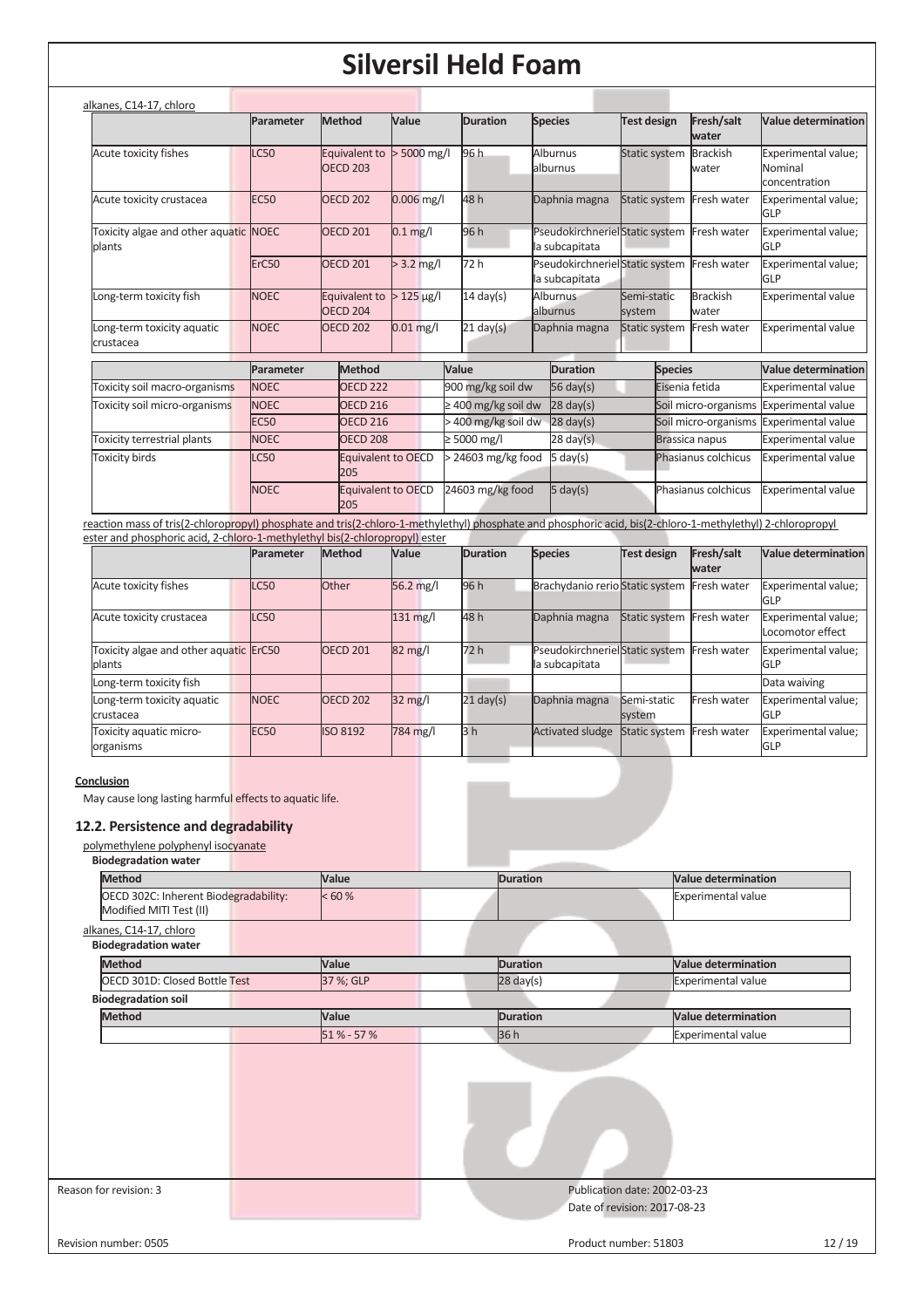| <b>Biodegradation water</b>                                                                      |                 |               |                                                                             |       |                     |                          |                              |  |                                                                                                                                                            |
|--------------------------------------------------------------------------------------------------|-----------------|---------------|-----------------------------------------------------------------------------|-------|---------------------|--------------------------|------------------------------|--|------------------------------------------------------------------------------------------------------------------------------------------------------------|
| <b>Method</b>                                                                                    |                 |               | Value                                                                       |       |                     | <b>Duration</b>          |                              |  | <b>Value determination</b>                                                                                                                                 |
| OECD 301E: Modified OECD Screening Test                                                          |                 |               | 14 %; GLP                                                                   |       |                     | $28 \text{ day(s)}$      |                              |  | <b>Experimental value</b>                                                                                                                                  |
| Phototransformation air (DT50 air)                                                               |                 |               |                                                                             |       |                     |                          |                              |  |                                                                                                                                                            |
| <b>Method</b>                                                                                    |                 |               | Value                                                                       |       |                     | <b>Conc. OH-radicals</b> |                              |  | <b>Value determination</b>                                                                                                                                 |
| AOPWIN v1.92                                                                                     |                 |               | 8.6h                                                                        |       |                     | 500000/cm <sup>3</sup>   |                              |  | Calculated value                                                                                                                                           |
| <b>Biodegradation soil</b>                                                                       |                 |               |                                                                             |       |                     |                          |                              |  |                                                                                                                                                            |
| <b>Method</b>                                                                                    |                 |               | Value                                                                       |       |                     | <b>Duration</b>          |                              |  | <b>Value determination</b>                                                                                                                                 |
|                                                                                                  |                 |               |                                                                             |       |                     |                          |                              |  | Data waiving                                                                                                                                               |
| Half-life water (t1/2 water)                                                                     |                 |               |                                                                             |       |                     |                          |                              |  |                                                                                                                                                            |
| Method                                                                                           |                 |               | Value                                                                       |       |                     | Primary                  | degradation/mineralisation   |  | Value determination                                                                                                                                        |
| EU Method C.7                                                                                    |                 |               | $>1$ year(s)                                                                |       |                     |                          | Primary degradation          |  | <b>Experimental value</b>                                                                                                                                  |
| Conclusion<br>Contains non readily biodegradable component(s)<br>12.3. Bioaccumulative potential |                 |               |                                                                             |       |                     |                          |                              |  |                                                                                                                                                            |
| Silversil Held Foam                                                                              |                 |               |                                                                             |       |                     |                          |                              |  |                                                                                                                                                            |
| Log Kow                                                                                          |                 |               |                                                                             |       |                     |                          |                              |  |                                                                                                                                                            |
| <b>Method</b>                                                                                    |                 | <b>Remark</b> |                                                                             | Value |                     |                          | Temperature                  |  | <b>Value determination</b>                                                                                                                                 |
|                                                                                                  |                 |               | Not applicable (mixture)                                                    |       |                     |                          |                              |  |                                                                                                                                                            |
| polymethylene polyphenyl isocyanate                                                              |                 |               |                                                                             |       |                     |                          |                              |  |                                                                                                                                                            |
| <b>BCF fishes</b>                                                                                |                 |               |                                                                             |       |                     |                          |                              |  |                                                                                                                                                            |
| Parameter                                                                                        | <b>Method</b>   |               | Value                                                                       |       | <b>Duration</b>     | <b>Species</b>           |                              |  | <b>Value determination</b>                                                                                                                                 |
| <b>BCF</b>                                                                                       |                 |               |                                                                             |       |                     | Pisces                   |                              |  | Literature study                                                                                                                                           |
| Log Kow                                                                                          |                 |               |                                                                             |       |                     |                          |                              |  |                                                                                                                                                            |
| <b>Method</b>                                                                                    |                 | <b>Remark</b> |                                                                             | Value |                     |                          | Temperature                  |  | <b>Value determination</b>                                                                                                                                 |
|                                                                                                  |                 |               | No data available                                                           |       |                     |                          |                              |  |                                                                                                                                                            |
| alkanes, C14-17, chloro                                                                          |                 |               |                                                                             |       |                     |                          |                              |  |                                                                                                                                                            |
| <b>BCF fishes</b>                                                                                |                 |               |                                                                             |       |                     |                          |                              |  |                                                                                                                                                            |
| Parameter                                                                                        | Method          |               | Value                                                                       |       | <b>Duration</b>     | <b>Species</b>           |                              |  | <b>Value determination</b>                                                                                                                                 |
| <b>BCF</b>                                                                                       | <b>OECD 305</b> |               | 6660                                                                        |       | $35 \text{ day}(s)$ |                          | Oncorhynchus mykiss          |  | <b>Experimental value</b>                                                                                                                                  |
| Log Kow                                                                                          |                 |               |                                                                             |       |                     |                          |                              |  |                                                                                                                                                            |
| <b>Method</b>                                                                                    |                 | <b>Remark</b> |                                                                             | Value |                     |                          | <b>Temperature</b>           |  | <b>Value determination</b>                                                                                                                                 |
|                                                                                                  |                 |               |                                                                             |       | $5.47 - 8.01$       |                          |                              |  | Experimental value                                                                                                                                         |
|                                                                                                  |                 |               |                                                                             | > 5   |                     |                          |                              |  |                                                                                                                                                            |
|                                                                                                  |                 |               |                                                                             |       |                     |                          |                              |  | reaction mass of tris(2-chloropropyl) phosphate and tris(2-chloro-1-methylethyl) phosphate and phosphoric acid, bis(2-chloro-1-methylethyl) 2-chloropropyl |
|                                                                                                  |                 |               | ester and phosphoric acid, 2-chloro-1-methylethyl bis(2-chloropropyl) ester |       |                     |                          |                              |  |                                                                                                                                                            |
| <b>BCF fishes</b>                                                                                |                 |               |                                                                             |       |                     |                          |                              |  |                                                                                                                                                            |
| Parameter                                                                                        | <b>Method</b>   |               | Value                                                                       |       | <b>Duration</b>     | <b>Species</b>           |                              |  | <b>Value determination</b>                                                                                                                                 |
| <b>BCF</b>                                                                                       | <b>OECD 305</b> |               | 0.8 - 14; Fresh weight 6 week(s)                                            |       |                     | Cyprinus carpio          |                              |  | <b>Experimental value</b>                                                                                                                                  |
|                                                                                                  |                 |               |                                                                             |       |                     |                          |                              |  |                                                                                                                                                            |
| Log Kow                                                                                          |                 |               |                                                                             |       |                     |                          |                              |  |                                                                                                                                                            |
| <b>Method</b>                                                                                    |                 | <b>Remark</b> |                                                                             | Value |                     |                          | Temperature                  |  | <b>Value determination</b>                                                                                                                                 |
| EU Method A.8                                                                                    |                 |               |                                                                             | 2.68  |                     |                          | 30 °C                        |  | <b>Experimental value</b>                                                                                                                                  |
| Conclusion<br>Contains bioaccumulative component(s)                                              |                 |               |                                                                             |       |                     |                          |                              |  |                                                                                                                                                            |
| 12.4. Mobility in soil<br>alkanes, C14-17, chloro                                                |                 |               |                                                                             |       |                     |                          |                              |  |                                                                                                                                                            |
| (log) Koc<br>Parameter                                                                           |                 |               |                                                                             |       | <b>Method</b>       |                          | Value                        |  | <b>Value determination</b>                                                                                                                                 |
| log Koc                                                                                          |                 |               |                                                                             |       |                     |                          | 5                            |  | <b>Experimental value</b>                                                                                                                                  |
|                                                                                                  |                 |               |                                                                             |       |                     |                          |                              |  |                                                                                                                                                            |
|                                                                                                  |                 |               |                                                                             |       |                     |                          |                              |  |                                                                                                                                                            |
|                                                                                                  |                 |               |                                                                             |       |                     |                          |                              |  |                                                                                                                                                            |
|                                                                                                  |                 |               |                                                                             |       |                     |                          |                              |  |                                                                                                                                                            |
| Reason for revision: 3                                                                           |                 |               |                                                                             |       |                     |                          | Publication date: 2002-03-23 |  |                                                                                                                                                            |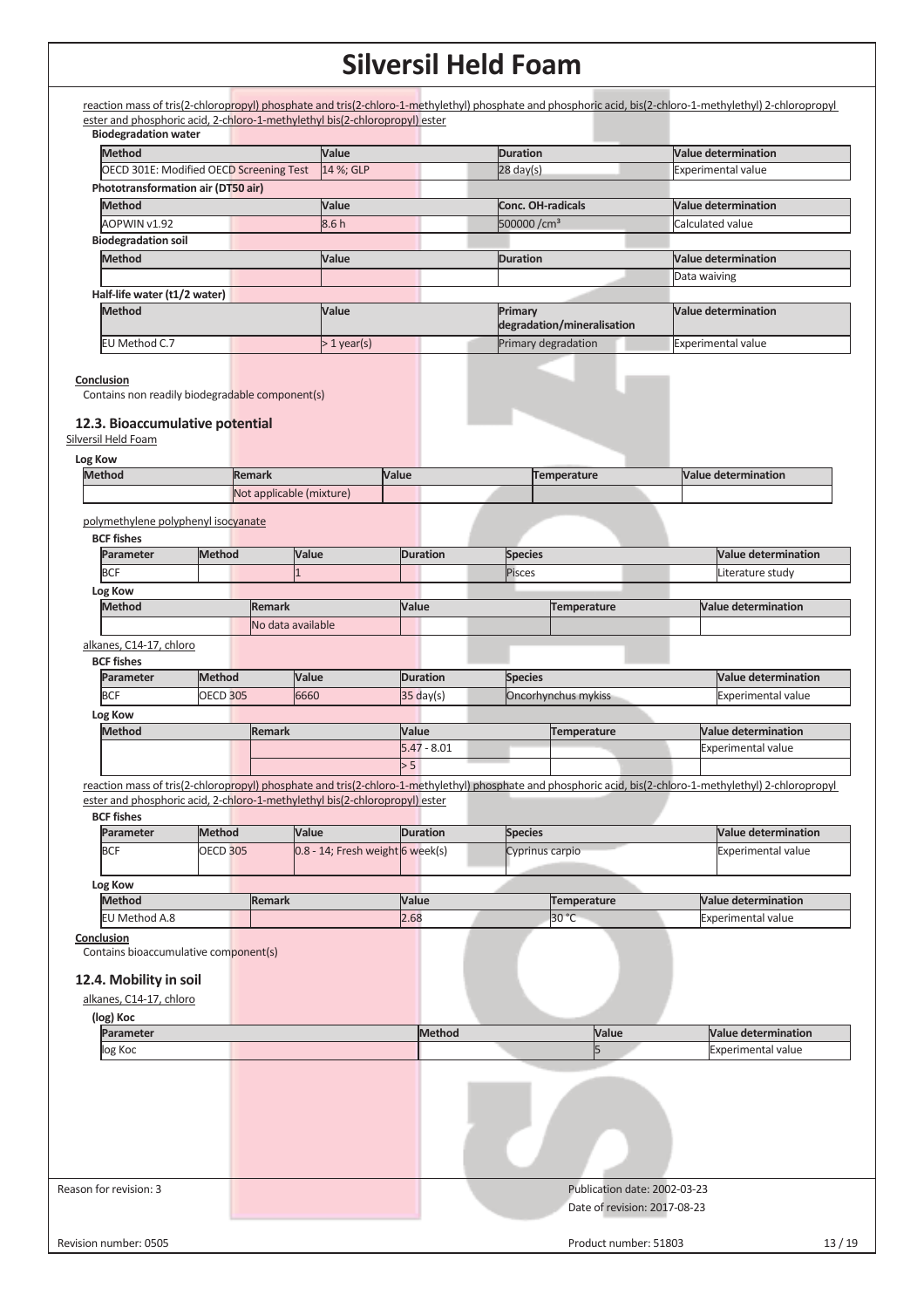reaction mass of tris(2-chloropropyl) phosphate and tris(2-chloro-1-methylethyl) phosphate and phosphoric acid, bis(2-chloro-1-methylethyl) 2-chloropropyl ester and phosphoric acid, 2-chloro-1-methylethyl bis(2-chloropropyl) ester

|                             | (log) Koc      |                     |  |                       |          |                       |                      |                       |      |                            |                           |
|-----------------------------|----------------|---------------------|--|-----------------------|----------|-----------------------|----------------------|-----------------------|------|----------------------------|---------------------------|
|                             | Parameter      |                     |  |                       | Method   |                       |                      | <b>Value</b>          |      | <b>Value determination</b> |                           |
|                             | log Koc        |                     |  |                       |          | <b>EU Method C.19</b> |                      |                       | 2.76 |                            | <b>Experimental value</b> |
| <b>Percent distribution</b> |                |                     |  |                       |          |                       |                      |                       |      |                            |                           |
|                             | <b>Method</b>  | <b>Fraction air</b> |  | <b>Fraction biota</b> | Fraction |                       | <b>Fraction soil</b> | <b>Fraction water</b> |      | Value determination        |                           |
|                             |                |                     |  |                       | sediment |                       |                      |                       |      |                            |                           |
|                             | Mackay level I | 0.01%               |  | 0%                    | 3.55%    |                       | 3.52%                | 92.89%                |      | Read-across                |                           |

#### **Conclusion**

Contains component(s) that adsorb(s) into the soil

Contains component(s) with potential for mobility in the soil

#### **12.5. Results of PBT and vPvB assessment**

Does not contain component(s) that meet(s) the criteria of PBT and/or vPvB as listed in Annex XIII of Regulation (EC) No 1907/2006.

#### **12.6. Other adverse effects**

Silversil Held Foam

#### **Fluorinated greenhouse gases (Regulation (EU) No 517/2014)**

None of the known components is included in the list of fluorinated greenhouse gases (Regulation (EU) No 517/2014)

#### **Ozone-depleting potential (ODP)**

Not classified as dangerous for the ozone layer (Regulation (EC) No 1005/2009)

### SECTION 13: Disposal considerations

The information in this section is a general description. If applicable and available, exposure scenarios are attached in annex. Always use the relevant exposure scenarios that correspond to your identified use.

#### **13.1. Waste treatment methods**

#### **13.1.1 Provisions relating to waste**

#### **European Union**

Hazardous waste according to Directive 2008/98/EC, as amended by Regulation (EU) No 1357/2014 and Regulation (EU) No 2017/997.

Waste material code (Directive 2008/98/EC, Decision 2000/0532/EC).

08 05 01\* (wastes not otherwise specified in 08: waste isocyanates).

16 05 04\* (gases in pressure containers and discarded chemicals: gases in pressure containers (including halons) containing hazardous substances). Depending on branch of industry and production process, also other waste codes may be applicable.

#### **13.1.2 Disposal methods**

Remove waste in accordance with local and/or national regulations. Hazardous waste shall not be mixed together with other waste. Different types of hazardous waste shall not be mixed together if this may entail a risk of pollution or create problems for the further management of the waste. Hazardous waste shall be managed responsibly. All entities that store, transport or handle hazardous waste shall take the necessary measures to prevent risks of pollution or damage to people or animals. Specific treatment. Do not discharge into drains or the environment.

#### **13.1.3 Packaging/Container**

#### **European Union**

Waste material code packaging (Directive 2008/98/EC).

15 01 10\* (packaging containing residues of or contaminated by dangerous substances).

### **SECTION 14: Transport information**

| Road (ADR)                               |                                                              |       |
|------------------------------------------|--------------------------------------------------------------|-------|
| 14.1. UN number                          |                                                              |       |
| UN number                                | 1950                                                         |       |
| 14.2. UN proper shipping name            |                                                              |       |
| Proper shipping name                     | Aerosols                                                     |       |
| 14.3. Transport hazard class(es)         |                                                              |       |
| Hazard identification number             |                                                              |       |
| Class                                    | 12                                                           |       |
| Classification code                      | I <sub>5F</sub>                                              |       |
| 14.4. Packing group                      |                                                              |       |
| Packing group                            |                                                              |       |
| Labels                                   | 2.1                                                          |       |
| 14.5. Environmental hazards              |                                                              |       |
| Environmentally hazardous substance mark | no                                                           |       |
| 14.6. Special precautions for user       |                                                              |       |
| Special provisions                       | 190                                                          |       |
| Special provisions                       | 327                                                          |       |
| Reason for revision: 3                   | Publication date: 2002-03-23<br>Date of revision: 2017-08-23 |       |
| Revision number: 0505                    | Product number: 51803                                        | 14/19 |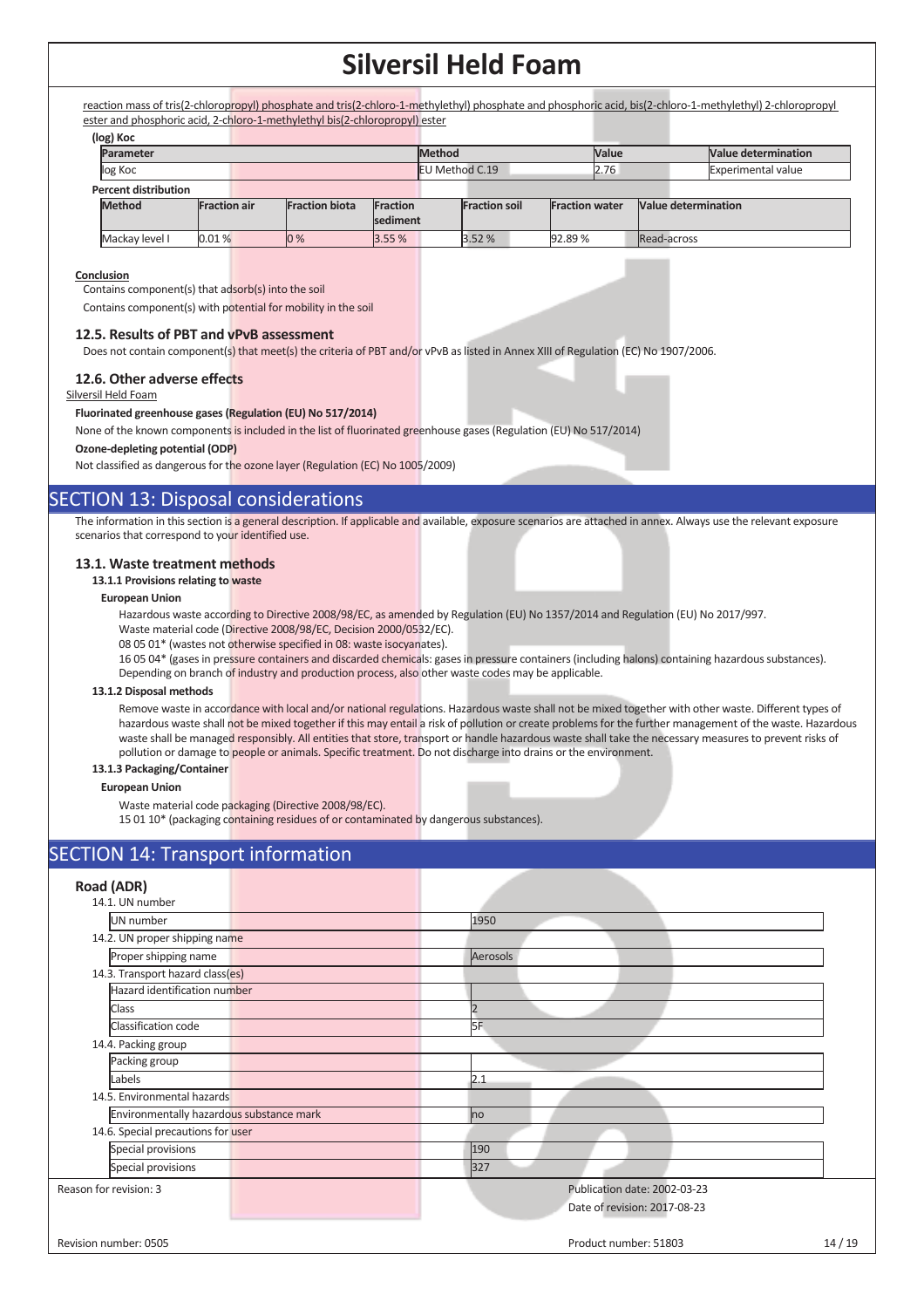| Special provisions                               | 344                                                                                                                                       |       |
|--------------------------------------------------|-------------------------------------------------------------------------------------------------------------------------------------------|-------|
| Special provisions                               | 625                                                                                                                                       |       |
| Limited quantities                               | Combination packagings: not more than 1 liter per inner packaging for<br>liquids. A package shall not weigh more than 30 kg. (gross mass) |       |
| Rail (RID)                                       |                                                                                                                                           |       |
| 14.1. UN number                                  |                                                                                                                                           |       |
| UN number                                        | 1950                                                                                                                                      |       |
| 14.2. UN proper shipping name                    |                                                                                                                                           |       |
| Proper shipping name                             | Aerosols                                                                                                                                  |       |
| 14.3. Transport hazard class(es)                 |                                                                                                                                           |       |
| Hazard identification number                     | 23                                                                                                                                        |       |
| Class                                            | $\overline{2}$                                                                                                                            |       |
| Classification code                              | 5F                                                                                                                                        |       |
| 14.4. Packing group                              |                                                                                                                                           |       |
| Packing group                                    |                                                                                                                                           |       |
| Labels                                           | 2.1                                                                                                                                       |       |
| 14.5. Environmental hazards                      |                                                                                                                                           |       |
|                                                  |                                                                                                                                           |       |
| Environmentally hazardous substance mark         | no                                                                                                                                        |       |
| 14.6. Special precautions for user               |                                                                                                                                           |       |
| Special provisions                               | 190                                                                                                                                       |       |
| Special provisions                               | 327                                                                                                                                       |       |
| Special provisions                               | 344                                                                                                                                       |       |
| Special provisions                               | 625                                                                                                                                       |       |
| Limited quantities                               | Combination packagings: not more than 1 liter per inner packaging for<br>liquids. A package shall not weigh more than 30 kg. (gross mass) |       |
|                                                  |                                                                                                                                           |       |
| <b>Inland waterways (ADN)</b><br>14.1. UN number |                                                                                                                                           |       |
|                                                  |                                                                                                                                           |       |
| <b>UN</b> number                                 | 1950                                                                                                                                      |       |
| 14.2. UN proper shipping name                    |                                                                                                                                           |       |
| Proper shipping name                             | Aerosols                                                                                                                                  |       |
| 14.3. Transport hazard class(es)                 |                                                                                                                                           |       |
| Class                                            | $\overline{2}$                                                                                                                            |       |
| Classification code                              | 5F                                                                                                                                        |       |
| 14.4. Packing group                              |                                                                                                                                           |       |
| Packing group                                    |                                                                                                                                           |       |
| Labels                                           | 2.1                                                                                                                                       |       |
| 14.5. Environmental hazards                      |                                                                                                                                           |       |
| Environmentally hazardous substance mark         | no                                                                                                                                        |       |
| 14.6. Special precautions for user               |                                                                                                                                           |       |
| Special provisions                               | 190                                                                                                                                       |       |
| Special provisions                               | 327                                                                                                                                       |       |
| Special provisions                               | 344                                                                                                                                       |       |
| Special provisions                               | 625                                                                                                                                       |       |
| Limited quantities                               | Combination packagings: not more than 1 liter per inner packaging for                                                                     |       |
|                                                  | liquids. A package shall not weigh more than 30 kg. (gross mass)                                                                          |       |
| Sea (IMDG/IMSBC)                                 |                                                                                                                                           |       |
| 14.1. UN number                                  |                                                                                                                                           |       |
| <b>UN</b> number                                 | 1950                                                                                                                                      |       |
| 14.2. UN proper shipping name                    |                                                                                                                                           |       |
| Proper shipping name                             | Aerosols                                                                                                                                  |       |
| 14.3. Transport hazard class(es)                 |                                                                                                                                           |       |
| Class                                            | 2.1                                                                                                                                       |       |
| 14.4. Packing group                              |                                                                                                                                           |       |
|                                                  |                                                                                                                                           |       |
| Packing group                                    |                                                                                                                                           |       |
| Labels                                           | 2.1                                                                                                                                       |       |
| 14.5. Environmental hazards                      |                                                                                                                                           |       |
| Marine pollutant                                 |                                                                                                                                           |       |
| Environmentally hazardous substance mark         | no                                                                                                                                        |       |
| 14.6. Special precautions for user               |                                                                                                                                           |       |
| Special provisions                               | 63                                                                                                                                        |       |
|                                                  |                                                                                                                                           |       |
| Reason for revision: 3                           | Publication date: 2002-03-23                                                                                                              |       |
|                                                  | Date of revision: 2017-08-23                                                                                                              |       |
|                                                  |                                                                                                                                           |       |
| Revision number: 0505                            | Product number: 51803                                                                                                                     | 15/19 |
|                                                  |                                                                                                                                           |       |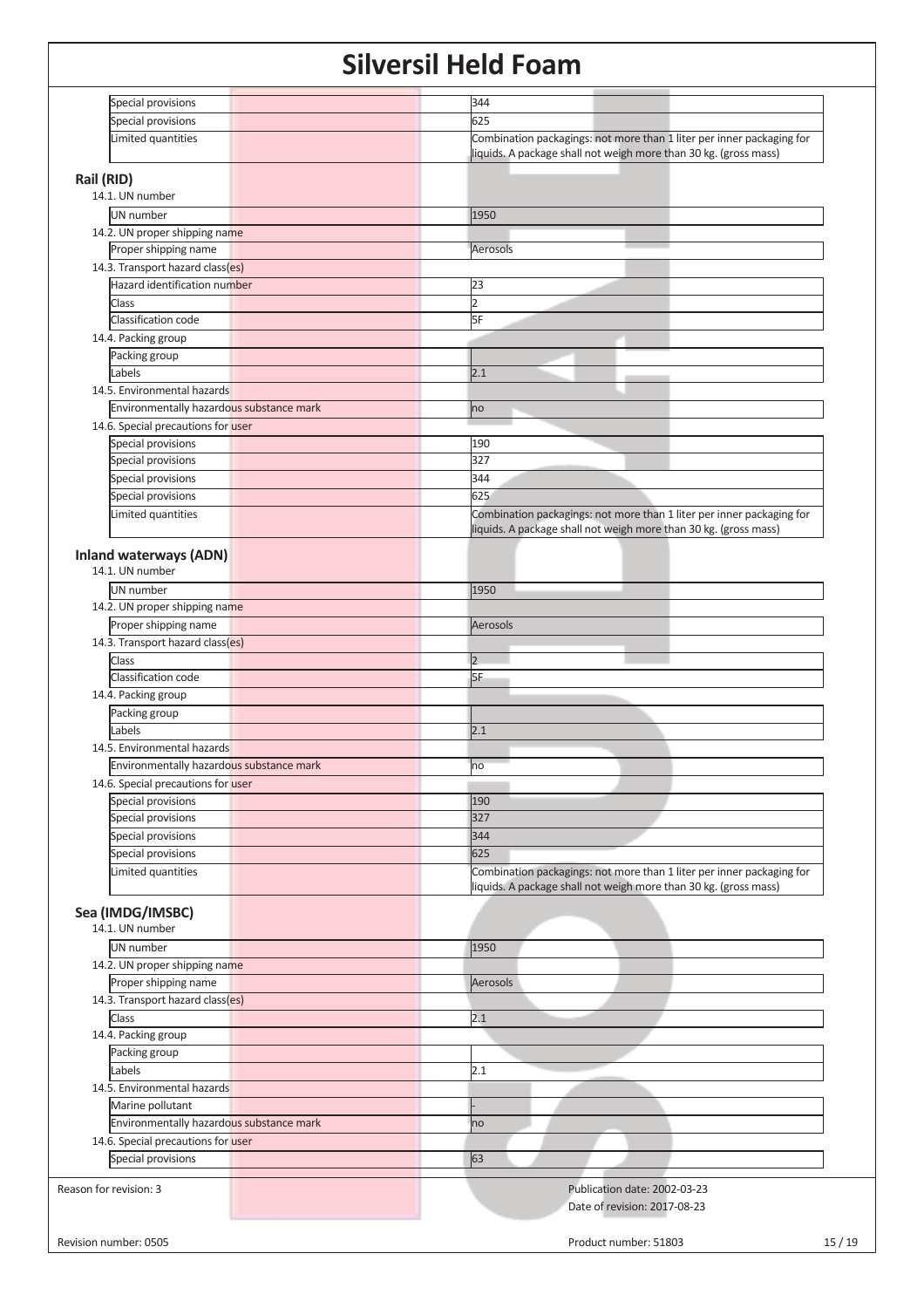| Special provisions                                                       | 190                                                                                                                                       |
|--------------------------------------------------------------------------|-------------------------------------------------------------------------------------------------------------------------------------------|
| Special provisions                                                       | 277                                                                                                                                       |
| Special provisions                                                       | 327                                                                                                                                       |
| Special provisions                                                       | 344                                                                                                                                       |
| Special provisions                                                       | 381                                                                                                                                       |
| Special provisions                                                       | 959                                                                                                                                       |
| Limited quantities                                                       | Combination packagings: not more than 1 liter per inner packaging for<br>liquids. A package shall not weigh more than 30 kg. (gross mass) |
| 14.7. Transport in bulk according to Annex II of Marpol and the IBC Code |                                                                                                                                           |
| Annex II of MARPOL 73/78                                                 | Not applicable                                                                                                                            |
|                                                                          |                                                                                                                                           |
| Air (ICAO-TI/IATA-DGR)<br>14.1. UN number                                |                                                                                                                                           |
| <b>UN</b> number                                                         | 1950                                                                                                                                      |
| 14.2. UN proper shipping name                                            |                                                                                                                                           |
| Proper shipping name                                                     | Aerosols, flammable                                                                                                                       |
| 14.3. Transport hazard class(es)                                         |                                                                                                                                           |
| <b>Class</b>                                                             | 2.1                                                                                                                                       |
| 14.4. Packing group                                                      |                                                                                                                                           |
| Packing group                                                            |                                                                                                                                           |
| Labels                                                                   | 2.1                                                                                                                                       |
| 14.5. Environmental hazards                                              |                                                                                                                                           |
| Environmentally hazardous substance mark                                 | no                                                                                                                                        |
| 14.6. Special precautions for user                                       |                                                                                                                                           |
| Special provisions                                                       | A145                                                                                                                                      |
| Special provisions                                                       | A167                                                                                                                                      |
| Special provisions                                                       | A802                                                                                                                                      |
| Limited quantities: maximum net quantity per packaging                   | 30 kg G                                                                                                                                   |
|                                                                          |                                                                                                                                           |

## SECTION 15: Regulatory information

### **15.1. Safety, health and environmental regulations/legislation specific for the substance or mixture**

#### **European legislation:**

VOC content Directive 2010/75/EU

| <b>VOC content</b>  |  |  | <b>Remark</b> |  |
|---------------------|--|--|---------------|--|
| 18.4 % - 24.06 %    |  |  |               |  |
| 175 g/l - 228.6 g/l |  |  |               |  |

#### REACH Annex XVII - Restriction

Contains component(s) subject to restrictions of Annex XVII of Regulation (EC) No 1907/2006: restrictions on the manufacture, placing on the market and use of certain dangerous substances, mixtures and articles.

|                                                                                                                                                                                                                                                                                                                          | Designation of the substance, of the group of<br>substances or of the mixture                                                                                                                                                                                                                                                                                                                                                                                                                                                                                                                 | Conditions of restriction                                                                                                                                                                                                                                                                                                                                                                                                                                                                                                                                                                                                                                                                                                                                                                                                                                                                                                                                                                                                                                                                                                                                                                                                                                                                                                                                                                                                                                                                                                                                                                                                                                                                                                                                                                                                                                                                                                                                                                                                                                                                                                                                                                                          |
|--------------------------------------------------------------------------------------------------------------------------------------------------------------------------------------------------------------------------------------------------------------------------------------------------------------------------|-----------------------------------------------------------------------------------------------------------------------------------------------------------------------------------------------------------------------------------------------------------------------------------------------------------------------------------------------------------------------------------------------------------------------------------------------------------------------------------------------------------------------------------------------------------------------------------------------|--------------------------------------------------------------------------------------------------------------------------------------------------------------------------------------------------------------------------------------------------------------------------------------------------------------------------------------------------------------------------------------------------------------------------------------------------------------------------------------------------------------------------------------------------------------------------------------------------------------------------------------------------------------------------------------------------------------------------------------------------------------------------------------------------------------------------------------------------------------------------------------------------------------------------------------------------------------------------------------------------------------------------------------------------------------------------------------------------------------------------------------------------------------------------------------------------------------------------------------------------------------------------------------------------------------------------------------------------------------------------------------------------------------------------------------------------------------------------------------------------------------------------------------------------------------------------------------------------------------------------------------------------------------------------------------------------------------------------------------------------------------------------------------------------------------------------------------------------------------------------------------------------------------------------------------------------------------------------------------------------------------------------------------------------------------------------------------------------------------------------------------------------------------------------------------------------------------------|
| polymethylene polyphenyl isocyanate<br>alkanes, C14-17, chloro<br>reaction mass of tris(2-chloropropyl)<br>phosphate and tris(2-chloro-1-methylethyl)<br>phosphate and phosphoric acid, bis(2-chloro-<br>1-methylethyl) 2-chloropropyl ester and<br>phosphoric acid, 2-chloro-1-methylethyl<br>bis(2-chloropropyl) ester | Liquid substances or mixtures which are<br>regarded as dangerous in accordance with<br>for any of the following hazard classes or<br>categories set out in Annex I to Regulation (EC)<br>No 1272/2008:<br>(a) hazard classes 2.1 to 2.4, 2.6 and 2.7, 2.8<br>types A and B, 2.9, 2.10, 2.12, 2.13 categories 1<br>and 2, 2.14 categories 1 and 2, 2.15 types A to<br>(b) hazard classes 3.1 to 3.6, 3.7 adverse effects<br>on sexual function and fertility or on<br>development, 3.8 effects other than narcotic<br>effects, 3.9 and 3.10;<br>(c) hazard class 4.1;<br>(d) hazard class 5.1. | 1. Shall not be used in:<br>- ornamental articles intended to produce light or colour effects by means of different<br>Directive 1999/45/EC or are fulfilling the criteria phases, for example in ornamental lamps and ashtrays,<br>- tricks and jokes,<br>games for one or more participants, or any article intended to be used as such, even with<br>ornamental aspects,<br>2. Articles not complying with paragraph 1 shall not be placed on the market.<br>3. Shall not be placed on the market if they contain a colouring agent, unless required for<br>fiscal reasons, or perfume, or both, if they:<br>- can be used as fuel in decorative oil lamps for supply to the general public, and,<br>- present an aspiration hazard and are labelled with R65 or H304,<br>4. Decorative oil lamps for supply to the general public shall not be placed on the market<br>unless they conform to the European Standard on Decorative oil lamps (EN 14059) adopted<br>by the European Committee for Standardisation (CEN).<br>5. Without prejudice to the implementation of other Community provisions relating to the<br>classification, packaging and labelling of dangerous substances and mixtures, suppliers shall<br>ensure, before the placing on the market, that the following requirements are met:<br>a) lamp oils, labelled with R65 or H304, intended for supply to the general public are visibly,<br>legibly and indelibly marked as follows: "Keep lamps filled with this liquid out of the reach of<br>children"; and, by 1 December 2010, "Just a sip of lamp oil $-$ or even sucking the wick of<br>lamps - may lead to life-threatening lung damage";<br>b) grill lighter fluids, labelled with R65 or H304, intended for supply to the general public are<br>legibly and indelibly marked by 1 December 2010 as follows: "Just a sip of grill lighter may<br>lead to life threatening lung damage";<br>c) lamp oils and grill lighters, labelled with R65 or H304, intended for supply to the general<br>public are packaged in black opaque containers not exceeding 1 litre by 1 December 2010.<br>6. No later than 1 June 2014, the Commission shall request the European Chemicals Agency |
| Reason for revision: 3                                                                                                                                                                                                                                                                                                   |                                                                                                                                                                                                                                                                                                                                                                                                                                                                                                                                                                                               | Publication date: 2002-03-23<br>Date of revision: 2017-08-23                                                                                                                                                                                                                                                                                                                                                                                                                                                                                                                                                                                                                                                                                                                                                                                                                                                                                                                                                                                                                                                                                                                                                                                                                                                                                                                                                                                                                                                                                                                                                                                                                                                                                                                                                                                                                                                                                                                                                                                                                                                                                                                                                       |
| Revision number: 0505                                                                                                                                                                                                                                                                                                    |                                                                                                                                                                                                                                                                                                                                                                                                                                                                                                                                                                                               | Product number: 51803<br>16/19                                                                                                                                                                                                                                                                                                                                                                                                                                                                                                                                                                                                                                                                                                                                                                                                                                                                                                                                                                                                                                                                                                                                                                                                                                                                                                                                                                                                                                                                                                                                                                                                                                                                                                                                                                                                                                                                                                                                                                                                                                                                                                                                                                                     |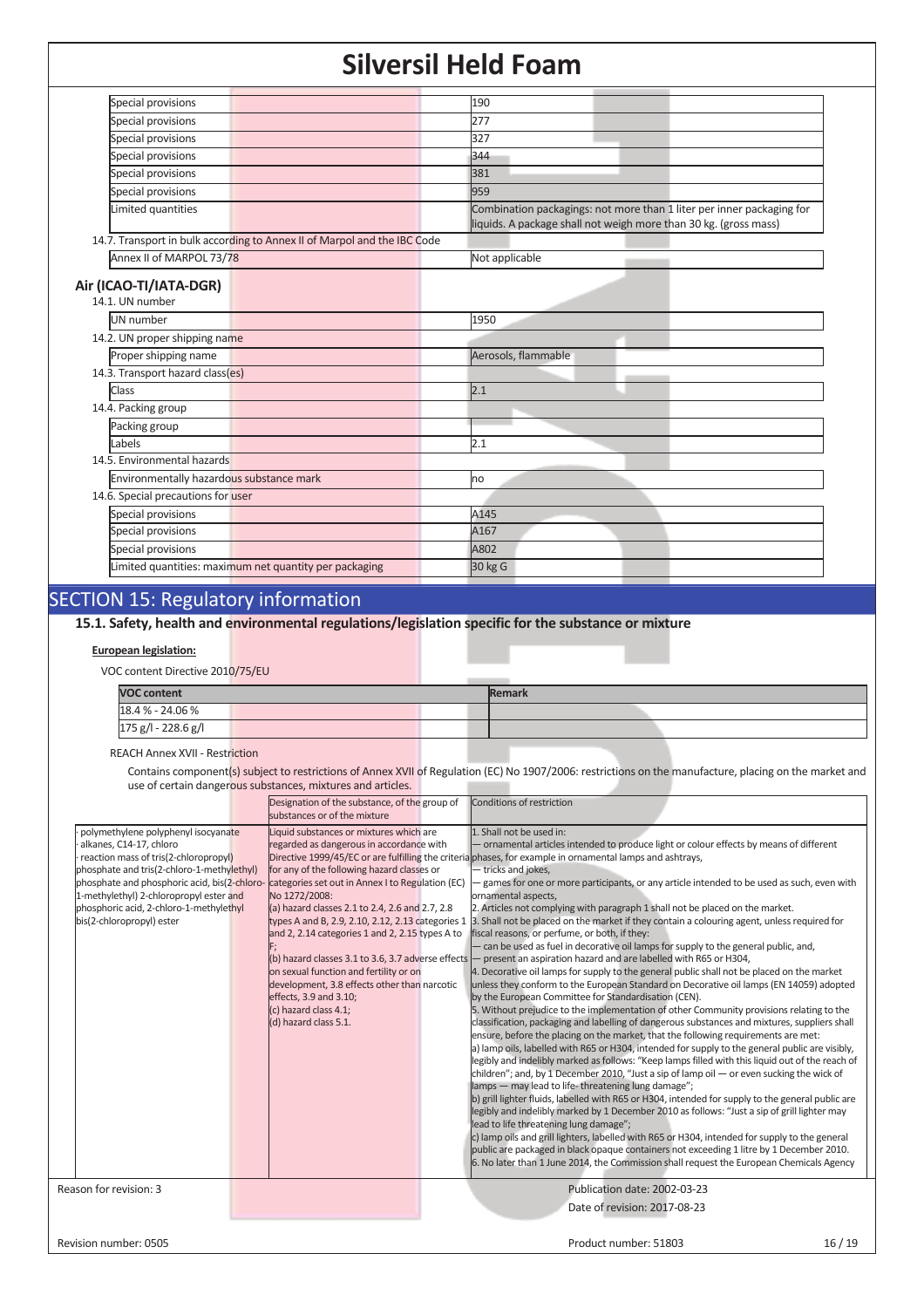| polymethylene polyphenyl isocyanate                                                                                            | Methylenediphenyl diisocyanate (MDI)<br>including the following specific isomers: 4,4'-<br>Methylenediphenyl diisocyanate; 2,4'-<br>Methylenediphenyl diisocyanate; 2,2'-<br>Methylenediphenyl diisocyanate | to prepare a dossier, in accordance with Article 69 of the present Regulation with a view to<br>ban, if appropriate, grill lighter fluids and fuel for decorative lamps, labelled R65 or H304,<br>intended for supply to the general public.<br>7. Natural or legal persons placing on the market for the first time lamp oils and grill lighter<br>fluids, labelled with R65 or H304, shall by 1 December 2011, and annually thereafter, provide<br>data on alternatives to lamp oils and grill lighter fluids labelled R65 or H304 to the competent<br>authority in the Member State concerned. Member States shall make those data available to<br>the Commission.'<br>1. Shall not be placed on the market after 27 December 2010, as a constituent of mixtures in<br>concentrations equal to or greater than 0,1 % by weight of MDI for supply to the general<br>public, unless suppliers shall ensure before the placing on the market that the packaging:<br>(a) contains protective gloves which comply with the requirements of Council Directive<br>89/686/EEC;<br>(b) is marked visibly, legibly and indelibly as follows, and without prejudice to other<br>Community legislation concerning the classification, packaging and labelling of substances and<br>mixtures:<br>'— Persons already sensitised to diisocyanates may develop allergic reactions when using this<br>product.<br>– Persons suffering from asthma, eczema or skin problems should avoid contact, including<br>dermal contact, with this product.<br>- This product should not be used under conditions of poor ventilation unless a protective<br>mask with an appropriate gas filter (i.e. type A1 according to standard EN 14387) is used.<br>2. By way of derogation, paragraph 1(a) shall not apply to hot melt adhesives. |  |
|--------------------------------------------------------------------------------------------------------------------------------|-------------------------------------------------------------------------------------------------------------------------------------------------------------------------------------------------------------|------------------------------------------------------------------------------------------------------------------------------------------------------------------------------------------------------------------------------------------------------------------------------------------------------------------------------------------------------------------------------------------------------------------------------------------------------------------------------------------------------------------------------------------------------------------------------------------------------------------------------------------------------------------------------------------------------------------------------------------------------------------------------------------------------------------------------------------------------------------------------------------------------------------------------------------------------------------------------------------------------------------------------------------------------------------------------------------------------------------------------------------------------------------------------------------------------------------------------------------------------------------------------------------------------------------------------------------------------------------------------------------------------------------------------------------------------------------------------------------------------------------------------------------------------------------------------------------------------------------------------------------------------------------------------------------------------------------------------------------------------------------------------------------------------------------|--|
|                                                                                                                                |                                                                                                                                                                                                             |                                                                                                                                                                                                                                                                                                                                                                                                                                                                                                                                                                                                                                                                                                                                                                                                                                                                                                                                                                                                                                                                                                                                                                                                                                                                                                                                                                                                                                                                                                                                                                                                                                                                                                                                                                                                                  |  |
| <b>National legislation Belgium</b><br>Silversil Held Foam<br>No data available<br><b>National legislation The Netherlands</b> |                                                                                                                                                                                                             |                                                                                                                                                                                                                                                                                                                                                                                                                                                                                                                                                                                                                                                                                                                                                                                                                                                                                                                                                                                                                                                                                                                                                                                                                                                                                                                                                                                                                                                                                                                                                                                                                                                                                                                                                                                                                  |  |
| Silversil Held Foam                                                                                                            |                                                                                                                                                                                                             |                                                                                                                                                                                                                                                                                                                                                                                                                                                                                                                                                                                                                                                                                                                                                                                                                                                                                                                                                                                                                                                                                                                                                                                                                                                                                                                                                                                                                                                                                                                                                                                                                                                                                                                                                                                                                  |  |
| Waterbezwaarlijkheid                                                                                                           | Z(2)                                                                                                                                                                                                        |                                                                                                                                                                                                                                                                                                                                                                                                                                                                                                                                                                                                                                                                                                                                                                                                                                                                                                                                                                                                                                                                                                                                                                                                                                                                                                                                                                                                                                                                                                                                                                                                                                                                                                                                                                                                                  |  |
| <b>National legislation France</b><br>Silversil Held Foam<br>No data available                                                 |                                                                                                                                                                                                             |                                                                                                                                                                                                                                                                                                                                                                                                                                                                                                                                                                                                                                                                                                                                                                                                                                                                                                                                                                                                                                                                                                                                                                                                                                                                                                                                                                                                                                                                                                                                                                                                                                                                                                                                                                                                                  |  |
| polymethylene polyphenyl isocyanate                                                                                            |                                                                                                                                                                                                             |                                                                                                                                                                                                                                                                                                                                                                                                                                                                                                                                                                                                                                                                                                                                                                                                                                                                                                                                                                                                                                                                                                                                                                                                                                                                                                                                                                                                                                                                                                                                                                                                                                                                                                                                                                                                                  |  |
| Catégorie cancérogène                                                                                                          | 4,4'-Diisocyanate de diphénylméthane; C2                                                                                                                                                                    |                                                                                                                                                                                                                                                                                                                                                                                                                                                                                                                                                                                                                                                                                                                                                                                                                                                                                                                                                                                                                                                                                                                                                                                                                                                                                                                                                                                                                                                                                                                                                                                                                                                                                                                                                                                                                  |  |
| <b>National legislation Germany</b>                                                                                            |                                                                                                                                                                                                             |                                                                                                                                                                                                                                                                                                                                                                                                                                                                                                                                                                                                                                                                                                                                                                                                                                                                                                                                                                                                                                                                                                                                                                                                                                                                                                                                                                                                                                                                                                                                                                                                                                                                                                                                                                                                                  |  |
|                                                                                                                                |                                                                                                                                                                                                             |                                                                                                                                                                                                                                                                                                                                                                                                                                                                                                                                                                                                                                                                                                                                                                                                                                                                                                                                                                                                                                                                                                                                                                                                                                                                                                                                                                                                                                                                                                                                                                                                                                                                                                                                                                                                                  |  |
| Silversil Held Foam                                                                                                            |                                                                                                                                                                                                             |                                                                                                                                                                                                                                                                                                                                                                                                                                                                                                                                                                                                                                                                                                                                                                                                                                                                                                                                                                                                                                                                                                                                                                                                                                                                                                                                                                                                                                                                                                                                                                                                                                                                                                                                                                                                                  |  |
| WGK                                                                                                                            |                                                                                                                                                                                                             | 2; Classification water polluting based on the components in compliance with Verwaltungsvorschrift wassergefährdender                                                                                                                                                                                                                                                                                                                                                                                                                                                                                                                                                                                                                                                                                                                                                                                                                                                                                                                                                                                                                                                                                                                                                                                                                                                                                                                                                                                                                                                                                                                                                                                                                                                                                            |  |
|                                                                                                                                | Stoffe (VwVwS) of 27 July 2005 (Anhang 4)                                                                                                                                                                   |                                                                                                                                                                                                                                                                                                                                                                                                                                                                                                                                                                                                                                                                                                                                                                                                                                                                                                                                                                                                                                                                                                                                                                                                                                                                                                                                                                                                                                                                                                                                                                                                                                                                                                                                                                                                                  |  |
| polymethylene polyphenyl isocyanate                                                                                            |                                                                                                                                                                                                             |                                                                                                                                                                                                                                                                                                                                                                                                                                                                                                                                                                                                                                                                                                                                                                                                                                                                                                                                                                                                                                                                                                                                                                                                                                                                                                                                                                                                                                                                                                                                                                                                                                                                                                                                                                                                                  |  |
| TA-Luft                                                                                                                        | 5.2.5;                                                                                                                                                                                                      |                                                                                                                                                                                                                                                                                                                                                                                                                                                                                                                                                                                                                                                                                                                                                                                                                                                                                                                                                                                                                                                                                                                                                                                                                                                                                                                                                                                                                                                                                                                                                                                                                                                                                                                                                                                                                  |  |
| TRGS900 - Risiko der                                                                                                           |                                                                                                                                                                                                             | 4,4'-Methylendiphenyldiisocyanat; Y; Risiko der Fruchtschädigung braucht bei Einhaltung des Arbeitsplatzgrenzwertes und                                                                                                                                                                                                                                                                                                                                                                                                                                                                                                                                                                                                                                                                                                                                                                                                                                                                                                                                                                                                                                                                                                                                                                                                                                                                                                                                                                                                                                                                                                                                                                                                                                                                                          |  |
| Fruchtschädigung                                                                                                               | des biologischen Grenzwertes nicht befürchtet zu werden                                                                                                                                                     | pMDI (als MDI berechnet); Y; Risiko der Fruchtschädigung braucht bei Einhaltung des Arbeitsplatzgrenzwertes und des                                                                                                                                                                                                                                                                                                                                                                                                                                                                                                                                                                                                                                                                                                                                                                                                                                                                                                                                                                                                                                                                                                                                                                                                                                                                                                                                                                                                                                                                                                                                                                                                                                                                                              |  |
|                                                                                                                                | biologischen Grenzwertes nicht befürchtet zu werden                                                                                                                                                         |                                                                                                                                                                                                                                                                                                                                                                                                                                                                                                                                                                                                                                                                                                                                                                                                                                                                                                                                                                                                                                                                                                                                                                                                                                                                                                                                                                                                                                                                                                                                                                                                                                                                                                                                                                                                                  |  |
| Sensibilisierende Stoffe                                                                                                       |                                                                                                                                                                                                             | 4,4'-Methylendiphenyldiisocyanat; Sah; Atemwegssensibilisierende Stoffe Und Hautsensibilisierende Stoffe, an beiden                                                                                                                                                                                                                                                                                                                                                                                                                                                                                                                                                                                                                                                                                                                                                                                                                                                                                                                                                                                                                                                                                                                                                                                                                                                                                                                                                                                                                                                                                                                                                                                                                                                                                              |  |
|                                                                                                                                | Zielorganen Allergien auslösende                                                                                                                                                                            |                                                                                                                                                                                                                                                                                                                                                                                                                                                                                                                                                                                                                                                                                                                                                                                                                                                                                                                                                                                                                                                                                                                                                                                                                                                                                                                                                                                                                                                                                                                                                                                                                                                                                                                                                                                                                  |  |
|                                                                                                                                | pMDI (als MDI berechnet); Sa; Atemwegssensibilisierende Stoffe                                                                                                                                              |                                                                                                                                                                                                                                                                                                                                                                                                                                                                                                                                                                                                                                                                                                                                                                                                                                                                                                                                                                                                                                                                                                                                                                                                                                                                                                                                                                                                                                                                                                                                                                                                                                                                                                                                                                                                                  |  |
| TRGS905 - Krebserzeugend                                                                                                       |                                                                                                                                                                                                             | Techn. ("Polymeres") MDI (pMDI) (in Form atembarer Aerosole, A-Fraktion); 2                                                                                                                                                                                                                                                                                                                                                                                                                                                                                                                                                                                                                                                                                                                                                                                                                                                                                                                                                                                                                                                                                                                                                                                                                                                                                                                                                                                                                                                                                                                                                                                                                                                                                                                                      |  |
| TRGS905 - Erbgutverändernd                                                                                                     |                                                                                                                                                                                                             | Techn. ("Polymeres") MDI (pMDI) (in Form atembarer Aerosole, A-Fraktion); -                                                                                                                                                                                                                                                                                                                                                                                                                                                                                                                                                                                                                                                                                                                                                                                                                                                                                                                                                                                                                                                                                                                                                                                                                                                                                                                                                                                                                                                                                                                                                                                                                                                                                                                                      |  |
| <b>TRGS905 -</b>                                                                                                               |                                                                                                                                                                                                             | Techn. ("Polymeres") MDI (pMDI) (in Form atembarer Aerosole, A-Fraktion); -                                                                                                                                                                                                                                                                                                                                                                                                                                                                                                                                                                                                                                                                                                                                                                                                                                                                                                                                                                                                                                                                                                                                                                                                                                                                                                                                                                                                                                                                                                                                                                                                                                                                                                                                      |  |
| Fruchtbarkeitsgefährdend                                                                                                       |                                                                                                                                                                                                             |                                                                                                                                                                                                                                                                                                                                                                                                                                                                                                                                                                                                                                                                                                                                                                                                                                                                                                                                                                                                                                                                                                                                                                                                                                                                                                                                                                                                                                                                                                                                                                                                                                                                                                                                                                                                                  |  |
| TRGS905 - Fruchtschädigend                                                                                                     |                                                                                                                                                                                                             | Techn. ("Polymeres") MDI (pMDI) (in Form atembarer Aerosole, A-Fraktion); -                                                                                                                                                                                                                                                                                                                                                                                                                                                                                                                                                                                                                                                                                                                                                                                                                                                                                                                                                                                                                                                                                                                                                                                                                                                                                                                                                                                                                                                                                                                                                                                                                                                                                                                                      |  |
| Hautresorptive Stoffe                                                                                                          | 4,4'-Methylendiphenyldiisocyanat; H; Hautresorptiv                                                                                                                                                          |                                                                                                                                                                                                                                                                                                                                                                                                                                                                                                                                                                                                                                                                                                                                                                                                                                                                                                                                                                                                                                                                                                                                                                                                                                                                                                                                                                                                                                                                                                                                                                                                                                                                                                                                                                                                                  |  |
|                                                                                                                                |                                                                                                                                                                                                             |                                                                                                                                                                                                                                                                                                                                                                                                                                                                                                                                                                                                                                                                                                                                                                                                                                                                                                                                                                                                                                                                                                                                                                                                                                                                                                                                                                                                                                                                                                                                                                                                                                                                                                                                                                                                                  |  |
|                                                                                                                                | pMDI (als MDI berechnet); H; Hautresorptiv                                                                                                                                                                  |                                                                                                                                                                                                                                                                                                                                                                                                                                                                                                                                                                                                                                                                                                                                                                                                                                                                                                                                                                                                                                                                                                                                                                                                                                                                                                                                                                                                                                                                                                                                                                                                                                                                                                                                                                                                                  |  |
| alkanes, C14-17, chloro                                                                                                        |                                                                                                                                                                                                             |                                                                                                                                                                                                                                                                                                                                                                                                                                                                                                                                                                                                                                                                                                                                                                                                                                                                                                                                                                                                                                                                                                                                                                                                                                                                                                                                                                                                                                                                                                                                                                                                                                                                                                                                                                                                                  |  |
| TA-Luft                                                                                                                        | 5.2.5;                                                                                                                                                                                                      |                                                                                                                                                                                                                                                                                                                                                                                                                                                                                                                                                                                                                                                                                                                                                                                                                                                                                                                                                                                                                                                                                                                                                                                                                                                                                                                                                                                                                                                                                                                                                                                                                                                                                                                                                                                                                  |  |
| TRGS900 - Risiko der                                                                                                           |                                                                                                                                                                                                             | Chloralkane, C14-17 (Chlorierte Paraffine C14-17); Y; Risiko der Fruchtschädigung braucht bei Einhaltung des                                                                                                                                                                                                                                                                                                                                                                                                                                                                                                                                                                                                                                                                                                                                                                                                                                                                                                                                                                                                                                                                                                                                                                                                                                                                                                                                                                                                                                                                                                                                                                                                                                                                                                     |  |
| Fruchtschädigung                                                                                                               |                                                                                                                                                                                                             | Arbeitsplatzgrenzwertes und des biologischen Grenzwertes nicht befürchtet zu werden                                                                                                                                                                                                                                                                                                                                                                                                                                                                                                                                                                                                                                                                                                                                                                                                                                                                                                                                                                                                                                                                                                                                                                                                                                                                                                                                                                                                                                                                                                                                                                                                                                                                                                                              |  |
| Hautresorptive Stoffe                                                                                                          | Chloralkane, C14-17 (Chlorierte Paraffine C14-17); H; Hautresorptiv                                                                                                                                         |                                                                                                                                                                                                                                                                                                                                                                                                                                                                                                                                                                                                                                                                                                                                                                                                                                                                                                                                                                                                                                                                                                                                                                                                                                                                                                                                                                                                                                                                                                                                                                                                                                                                                                                                                                                                                  |  |
|                                                                                                                                |                                                                                                                                                                                                             | reaction mass of tris(2-chloropropyl) phosphate and tris(2-chloro-1-methylethyl) phosphate and phosphoric acid, bis(2-chloro-1-methylethyl) 2-chloropropyl                                                                                                                                                                                                                                                                                                                                                                                                                                                                                                                                                                                                                                                                                                                                                                                                                                                                                                                                                                                                                                                                                                                                                                                                                                                                                                                                                                                                                                                                                                                                                                                                                                                       |  |
|                                                                                                                                | ester and phosphoric acid, 2-chloro-1-methylethyl bis(2-chloropropyl) ester                                                                                                                                 |                                                                                                                                                                                                                                                                                                                                                                                                                                                                                                                                                                                                                                                                                                                                                                                                                                                                                                                                                                                                                                                                                                                                                                                                                                                                                                                                                                                                                                                                                                                                                                                                                                                                                                                                                                                                                  |  |
| TA-Luft                                                                                                                        | 5.2.5                                                                                                                                                                                                       |                                                                                                                                                                                                                                                                                                                                                                                                                                                                                                                                                                                                                                                                                                                                                                                                                                                                                                                                                                                                                                                                                                                                                                                                                                                                                                                                                                                                                                                                                                                                                                                                                                                                                                                                                                                                                  |  |
|                                                                                                                                |                                                                                                                                                                                                             |                                                                                                                                                                                                                                                                                                                                                                                                                                                                                                                                                                                                                                                                                                                                                                                                                                                                                                                                                                                                                                                                                                                                                                                                                                                                                                                                                                                                                                                                                                                                                                                                                                                                                                                                                                                                                  |  |
| <b>National legislation United Kingdom</b>                                                                                     |                                                                                                                                                                                                             |                                                                                                                                                                                                                                                                                                                                                                                                                                                                                                                                                                                                                                                                                                                                                                                                                                                                                                                                                                                                                                                                                                                                                                                                                                                                                                                                                                                                                                                                                                                                                                                                                                                                                                                                                                                                                  |  |
| Silversil Held Foam                                                                                                            |                                                                                                                                                                                                             |                                                                                                                                                                                                                                                                                                                                                                                                                                                                                                                                                                                                                                                                                                                                                                                                                                                                                                                                                                                                                                                                                                                                                                                                                                                                                                                                                                                                                                                                                                                                                                                                                                                                                                                                                                                                                  |  |
| No data available                                                                                                              |                                                                                                                                                                                                             |                                                                                                                                                                                                                                                                                                                                                                                                                                                                                                                                                                                                                                                                                                                                                                                                                                                                                                                                                                                                                                                                                                                                                                                                                                                                                                                                                                                                                                                                                                                                                                                                                                                                                                                                                                                                                  |  |
|                                                                                                                                |                                                                                                                                                                                                             |                                                                                                                                                                                                                                                                                                                                                                                                                                                                                                                                                                                                                                                                                                                                                                                                                                                                                                                                                                                                                                                                                                                                                                                                                                                                                                                                                                                                                                                                                                                                                                                                                                                                                                                                                                                                                  |  |
|                                                                                                                                |                                                                                                                                                                                                             |                                                                                                                                                                                                                                                                                                                                                                                                                                                                                                                                                                                                                                                                                                                                                                                                                                                                                                                                                                                                                                                                                                                                                                                                                                                                                                                                                                                                                                                                                                                                                                                                                                                                                                                                                                                                                  |  |
| Reason for revision: 3                                                                                                         |                                                                                                                                                                                                             | Publication date: 2002-03-23                                                                                                                                                                                                                                                                                                                                                                                                                                                                                                                                                                                                                                                                                                                                                                                                                                                                                                                                                                                                                                                                                                                                                                                                                                                                                                                                                                                                                                                                                                                                                                                                                                                                                                                                                                                     |  |
|                                                                                                                                |                                                                                                                                                                                                             | Date of revision: 2017-08-23                                                                                                                                                                                                                                                                                                                                                                                                                                                                                                                                                                                                                                                                                                                                                                                                                                                                                                                                                                                                                                                                                                                                                                                                                                                                                                                                                                                                                                                                                                                                                                                                                                                                                                                                                                                     |  |
|                                                                                                                                |                                                                                                                                                                                                             |                                                                                                                                                                                                                                                                                                                                                                                                                                                                                                                                                                                                                                                                                                                                                                                                                                                                                                                                                                                                                                                                                                                                                                                                                                                                                                                                                                                                                                                                                                                                                                                                                                                                                                                                                                                                                  |  |
| Revision number: 0505                                                                                                          |                                                                                                                                                                                                             | Product number: 51803<br>17/19                                                                                                                                                                                                                                                                                                                                                                                                                                                                                                                                                                                                                                                                                                                                                                                                                                                                                                                                                                                                                                                                                                                                                                                                                                                                                                                                                                                                                                                                                                                                                                                                                                                                                                                                                                                   |  |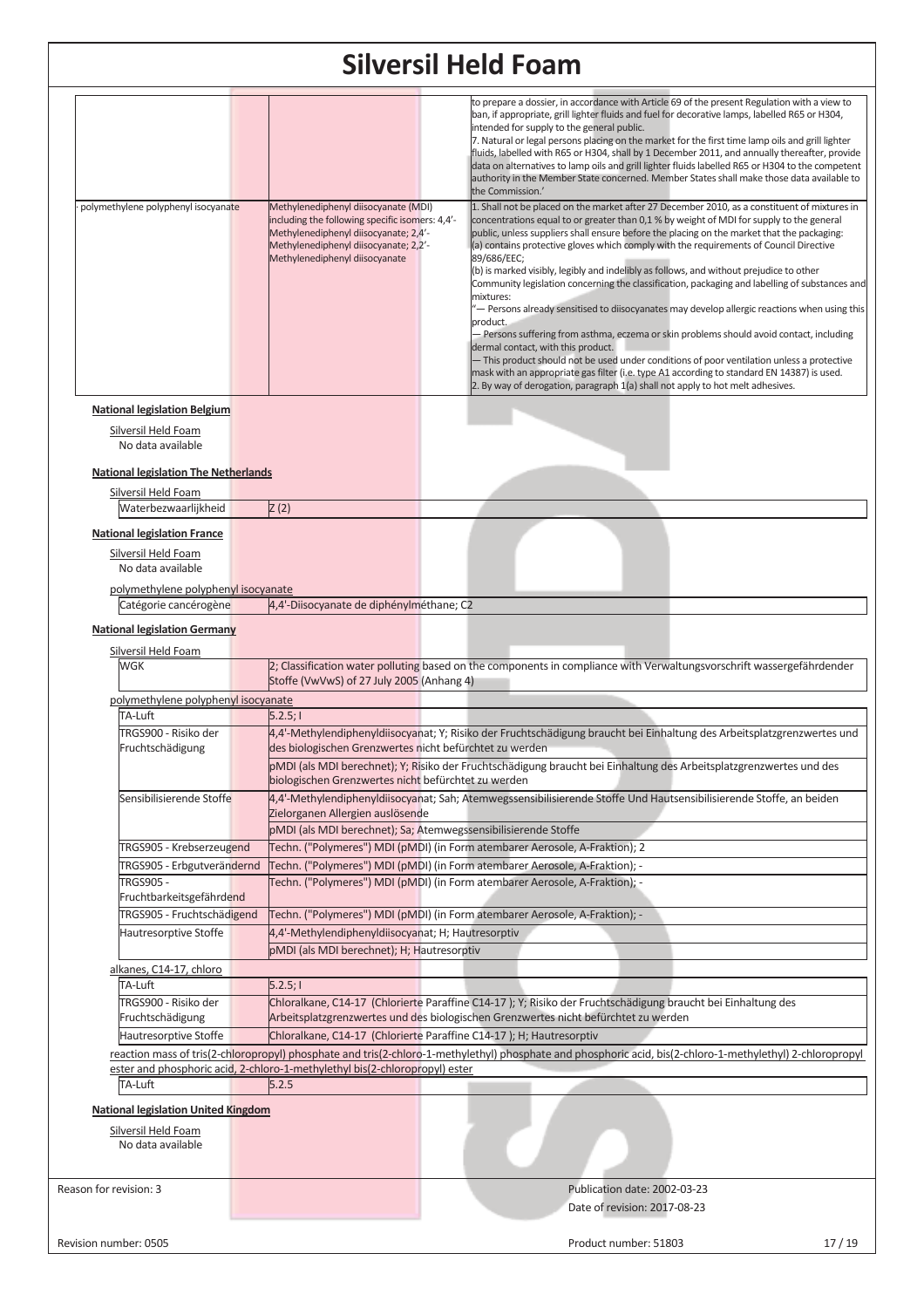|                                           |                                                                                    | Siiversii Heid Foam           |                                    |                                                |
|-------------------------------------------|------------------------------------------------------------------------------------|-------------------------------|------------------------------------|------------------------------------------------|
| polymethylene polyphenyl isocyanate       |                                                                                    |                               |                                    |                                                |
| <b>Skin Sensitisation</b>                 | Isocyanates, all (as -NCO) Except methyl isocyanate; Sen                           |                               |                                    |                                                |
| Respiratory sensitisation                 | Isocyanates, all (as -NCO) Except methyl isocyanate; Sen                           |                               |                                    |                                                |
| Other relevant data                       |                                                                                    |                               |                                    |                                                |
| Silversil Held Foam                       |                                                                                    |                               |                                    |                                                |
| No data available                         |                                                                                    |                               |                                    |                                                |
| polymethylene polyphenyl isocyanate       |                                                                                    |                               |                                    |                                                |
| IARC - classification                     | 3; Polymethylene polyphenyl isocyanate                                             |                               |                                    |                                                |
| alkanes, C14-17, chloro                   |                                                                                    |                               |                                    |                                                |
| IARC - classification                     | 2B; Chlorinated paraffins                                                          |                               |                                    |                                                |
| 15.2. Chemical safety assessment          |                                                                                    |                               |                                    |                                                |
|                                           | No chemical safety assessment has been conducted for the mixture.                  |                               |                                    |                                                |
| alkanes, C14-17, chloro                   |                                                                                    |                               |                                    |                                                |
|                                           | A chemical safety assessment has been performed.                                   |                               |                                    |                                                |
| <b>SECTION 16: Other information</b>      |                                                                                    |                               |                                    |                                                |
|                                           | Full text of any H-statements referred to under headings 2 and 3:                  |                               |                                    |                                                |
| H220 Extremely flammable gas.             |                                                                                    |                               |                                    |                                                |
| H222 Extremely flammable aerosol.         |                                                                                    |                               |                                    |                                                |
|                                           | H229 Pressurised container: May burst if heated.                                   |                               |                                    |                                                |
| H302 Harmful if swallowed.                | H280 Contains gas under pressure; may explode if heated.                           |                               |                                    |                                                |
| H315 Causes skin irritation.              |                                                                                    |                               |                                    |                                                |
| H317 May cause an allergic skin reaction. |                                                                                    |                               |                                    |                                                |
| H319 Causes serious eye irritation.       |                                                                                    |                               |                                    |                                                |
| H332 Harmful if inhaled.                  | H334 May cause allergy or asthma symptoms or breathing difficulties if inhaled.    |                               |                                    |                                                |
| H335 May cause respiratory irritation.    |                                                                                    |                               |                                    |                                                |
| H351 Suspected of causing cancer.         |                                                                                    |                               |                                    |                                                |
|                                           | H362 May cause harm to breast-fed children.                                        |                               |                                    |                                                |
| H400 Very toxic to aquatic life.          | H373 May cause damage to organs through prolonged or repeated exposure if inhaled. |                               |                                    |                                                |
|                                           | H410 Very toxic to aquatic life with long lasting effects.                         |                               |                                    |                                                |
|                                           | H413 May cause long lasting harmful effects to aquatic life.                       |                               |                                    |                                                |
|                                           |                                                                                    |                               |                                    |                                                |
| $(*)$                                     | <b>INTERNAL CLASSIFICATION BY BIG</b>                                              |                               |                                    |                                                |
| CLP (EU-GHS)                              | Classification, labelling and packaging (Globally Harmonised System in Europe)     |                               |                                    |                                                |
| <b>DMEL</b>                               | Derived Minimal Effect Level                                                       |                               |                                    |                                                |
| <b>DNEL</b>                               | Derived No Effect Level                                                            |                               |                                    |                                                |
| <b>EC50</b>                               | <b>Effect Concentration 50 %</b>                                                   |                               |                                    |                                                |
| ErC50                                     | EC50 in terms of reduction of growth rate                                          |                               |                                    |                                                |
| <b>LC50</b>                               | Lethal Concentration 50 %                                                          |                               |                                    |                                                |
| LD50                                      | Lethal Dose 50%                                                                    |                               |                                    |                                                |
| <b>NOAEL</b>                              | No Observed Adverse Effect Level                                                   |                               |                                    |                                                |
| <b>NOEC</b>                               | No Observed Effect Concentration                                                   |                               |                                    |                                                |
| OECD                                      | Organisation for Economic Co-operation and Development                             |                               |                                    |                                                |
| PBT                                       | Persistent, Bioaccumulative & Toxic                                                |                               |                                    |                                                |
| <b>PNEC</b>                               | <b>Predicted No Effect Concentration</b>                                           |                               |                                    |                                                |
| <b>STP</b>                                | <b>Sludge Treatment Process</b>                                                    |                               |                                    |                                                |
| vPvB                                      | very Persistent & very Bioaccumulative                                             |                               |                                    |                                                |
| M-factor                                  |                                                                                    |                               |                                    |                                                |
| alkanes, C14-17, chloro                   |                                                                                    | 100                           | Acute                              | <b>BIG</b>                                     |
| alkanes, C14-17, chloro                   |                                                                                    | 10                            | Chronic (NRD)                      | <b>BIG</b>                                     |
| <b>Specific concentration limits CLP</b>  |                                                                                    |                               |                                    |                                                |
| polymethylene polyphenyl isocyanate       |                                                                                    | $C \geq 5%$<br>$C \geq 5%$    | Eye Irrit 2;H319                   | analogous to Annex VI                          |
|                                           |                                                                                    |                               | Skin Irrit 2;H315                  | analogous to Annex VI                          |
|                                           |                                                                                    | $C \ge 0.1 \%$<br>$C \geq 5%$ | Resp Sens 1;H334<br>STOT SE 3;H335 | analogous to Annex VI<br>analogous to Annex VI |
|                                           |                                                                                    |                               |                                    |                                                |
|                                           |                                                                                    |                               |                                    |                                                |
|                                           |                                                                                    |                               |                                    |                                                |
|                                           |                                                                                    |                               |                                    |                                                |
| Reason for revision: 3                    |                                                                                    |                               | Publication date: 2002-03-23       |                                                |
|                                           |                                                                                    |                               | Date of revision: 2017-08-23       |                                                |
|                                           |                                                                                    |                               |                                    |                                                |
| Revision number: 0505                     |                                                                                    |                               | Product number: 51803              | 18/19                                          |